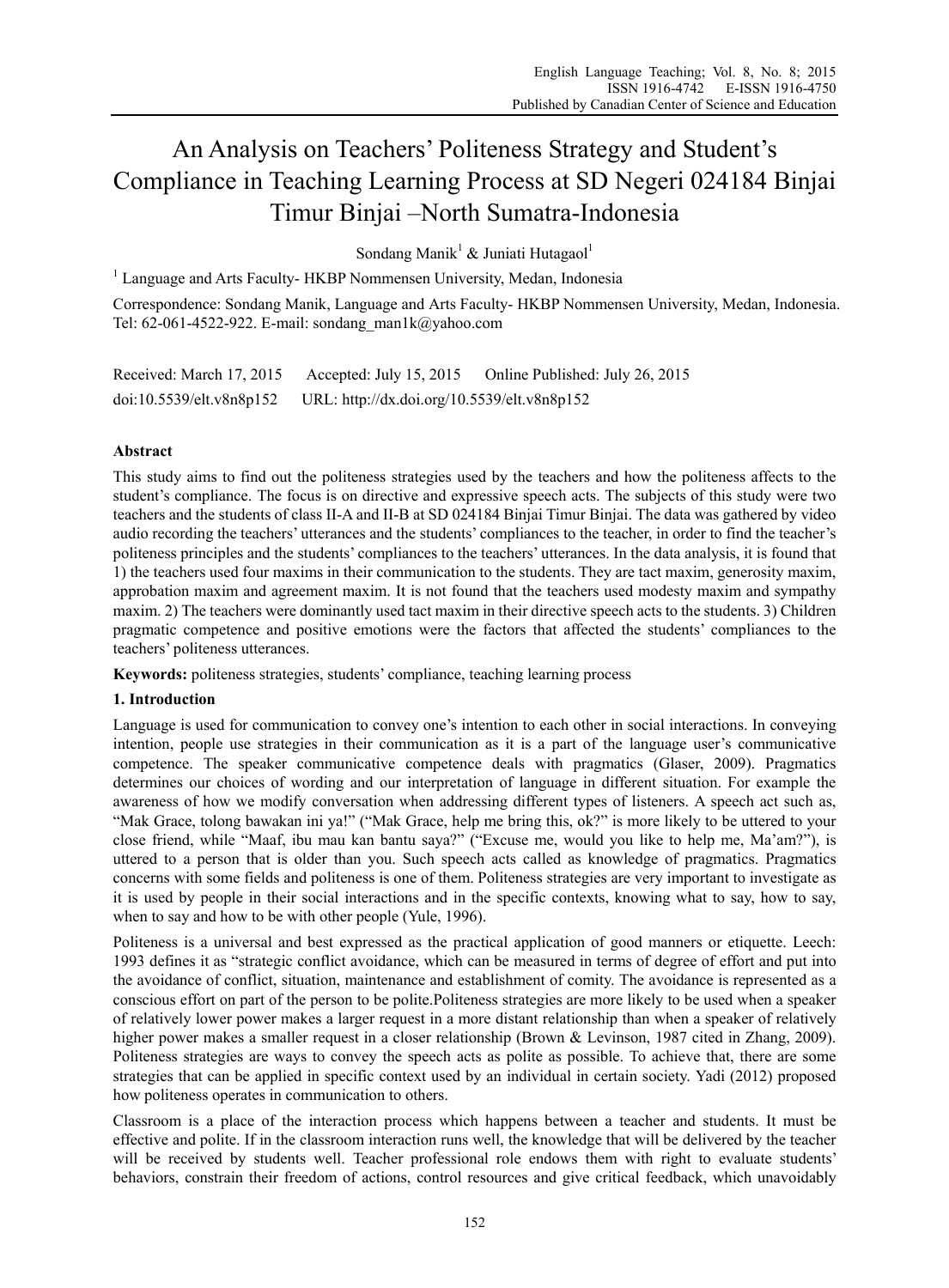poses threat to students' positive and negative face (Zhang, 2009). In addition, teacher is as the model in the class and the students will imitate the way the teacher teaches them. Therefore, in creating good interaction in the classroom, teachers and students should make the good interaction.

Based on this phenomenon of teacher's speech acts to students' compliance in the context of politeness, it is believed that teacher's politeness has an indirect effect on student compliance intention so as to enhance desired outcomes in the classroom. As it is found in some researches that speaker's politeness relates to the hearer's compliance. According to Zhang (2009), teacher's high politeness were found to be more likely to elicit positive emotions such as happiness and lead to compliance and vice versa to the low politeness that evoked negative emotions and caused resistance.

Based on the opinion of Pinter (2006), there are four stages in the development of children as learners. They are sensory motor stage (from birth to two years of age), preoperational stage (from two to seven year of age), concrete operational stage (from seven to eleven year of age) and formal operational stage (from seven year onwards). There are different competences of language for each stage. The understanding of the students in elementary school to the teacher's politeness cannot be the same as the student understands in under-graduate level (Batable & Dart, 2007).

Politeness becomes one of important issues in Indonesian education recently. Nuh (2012), the education minister of Indonesia, asserts that politeness of Indonesian students is in a state of decline. Most students speak impolitely and they prefer to use slang or informal language at school. Therefore, a teacher has a responsibility to teach their students how to speak politely and admonish them if they speak impolitely at school especially during classroom interaction. Moreover, a teacher also needs to speak politely in front of the students in order to influence them to speak politely too. In addition, the implementation of politeness strategy is relevant which curriculum 2013 which emphasize on good character because politeness strategy deals with someone's ability to show his good character. Therefore, the teacher is obliged to implement it in the language learning activities along with language usage.

However, based on researcher's observation of teachers' utterances and students' compliances to them in one elementary school in Binjai, it is not as expected. Some of teachers use impolite utterances to their students and the impolite utterances affect to students' compliances. Being polite in classroom interaction is very important to create effective teaching learning process. It can be shown by using some principles of politeness. In this research, the effects of elementary school teacher's politeness on students' compliance were the focus of the study. Politeness has been proved as one thing that affect to students' compliance to under-graduate students.

That's why researcher is interested in analyzing the effect of teacher's polite utterances on students' compliance in elementary school level. This is the writer's reason to choose teacher's politeness to students' compliance in elementary school, to see whether there is an effect of teacher's politeness to students' compliance in politeness context.

The research questions is formulated as:

- 1) What are types of politeness principles used by the teachers to the students in teaching learning process at SD Negeri 024184 Binjai Timur Binjai?
- 2) What type of politeness principles is dominantly used by the teachers to the students in teaching learning process at SD Negeri 024184 Binjai Timur Binjai?
- 3) How does teacher's politeness utterances affect to students' compliance?

The teachers' utterances cover various principles of politeness. This principles contribute different students'compliance intention to the teachers' utterances. Therefore, this study is focused to analyze the politeness principles in teaching learning process. In this study the writer uses Leech's theory (1983) which introduces six maxims. There are tact maxim, generosity maxim, modesty maxim, agreement maxim, and sympathy maxim. To make the study more specific, the writer focused just on directives and expressive speech acts.

It is expected that the findings of this study are significant theoretically and practically. Theoretically, the research findings are useful for:

1) Linguists to enrich their knowledge about the theory of linguistic politeness, especially the use of politeness principles in classroom interaction

2) Other researcher to get information of what politeness principles used in teaching learning process, so that it can be reference in conducting relevant studies.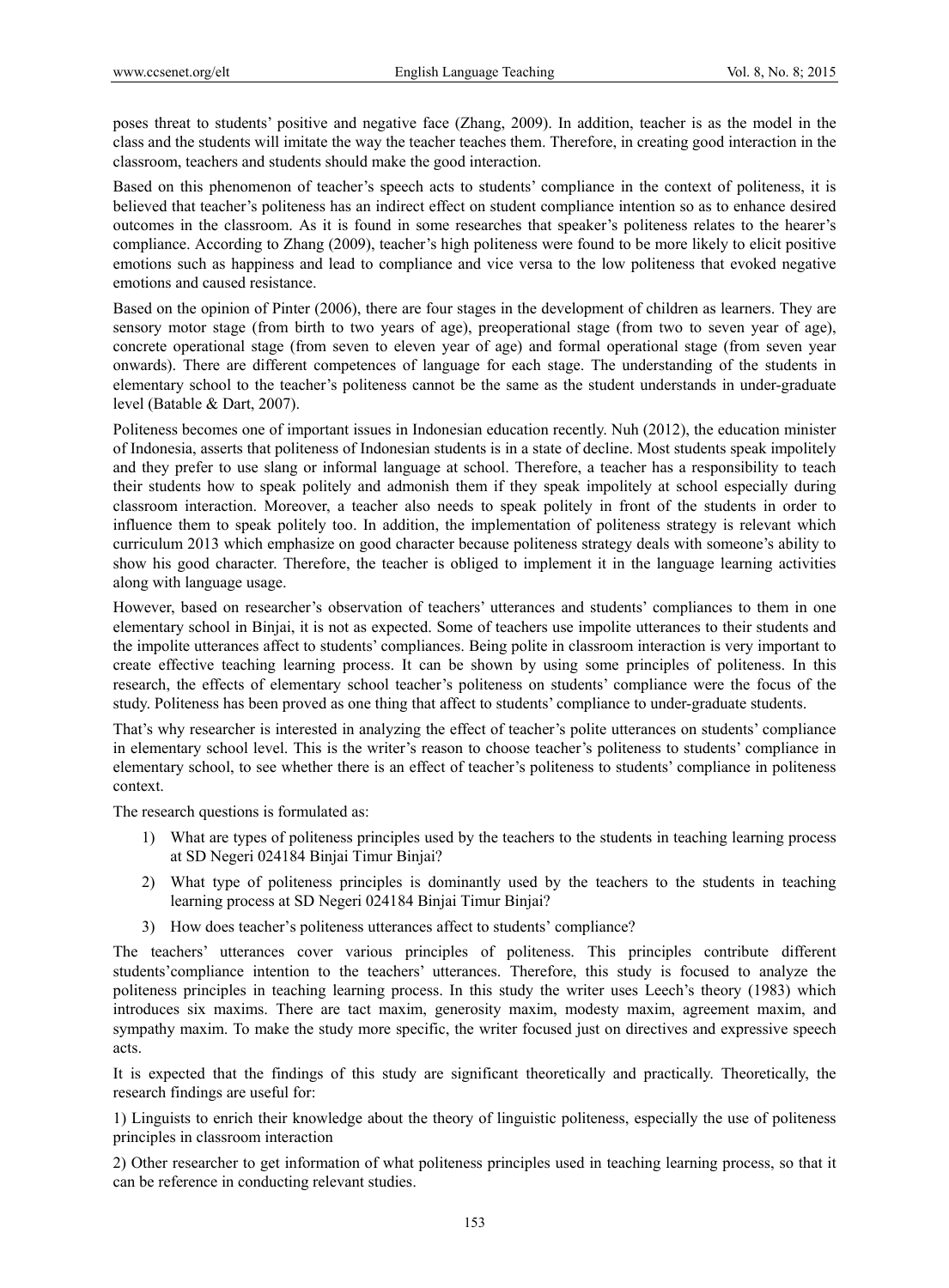Practically, the research findings are expected to be valuable for:

- 1) Teachers especially and education practitioner generally to be wiser and be evaluating in giving speech acts to the students based on the politeness principles in order to get the students' compliance intention so as to enhance desired outcomes in the classroom by applying politeness principles.
- 2) Government, especially for Ministry of National Education and Culture to give some considerations about the importance of implementing politeness strategies in National Curriculum which emphasize on good character.

## **2. Pragmatics**

Pragmatics deals with the study of the ability of natural language speaking to communicate more than one language than that which is explicitly stated. In philosophy of language, a natural language or sometimes called ordinary language is a language which is spoken, written, or signed by human beings for general purpose of communication.

Glaser (2009) states that pragmatics is study of contextual meaning. This type of study necessarily involves the interpretation of what people mean in a particular context and how the context influences what is said. That is why it requires consideration of how speaker organize what they want to say and the hearer understand what they listen in accordance with who they are talking and listening to, where, when, and under what circumstances.

Yule (1996) also describes pragmatics as the study of the speaker meaning. This types and how the context influences what is said. It requires a consideration of how speakers organize what they want to say in accordance with who they are talking to, where, when and under what circumstances. Pragmatics is the study of contextual meaning. From the explanation of pragmatics given, pragmatics is a study about language, meaning, and the context in a communication.

By studying language on the basis of pragmatics, we can get big advantages. We can talk about people's intended meanings, their assumptions, their goals, and the kinds of action (request, refusal, agreement, disagreement, thanking, apologizing, etc) when they are speaking. And to achieve the success in communication, a speaker from one language should understand the meaning and effects of utterances in relationship to the context and the speaker's intention.Pragmatics entails some fields and one of them is politeness. Those were interested to be investigated and the focus on this research is called politeness.

#### *2.1 The Pragmatics Stages of Learners*

According o Pinter (2006), stages of children developments into four stages. They are as follows:

1) Sensory-motor stage (from births to two year of age)

This stage is characterized by the interaction of a child with the environment. He/she learns to manipulate objects around him or her.

2) Pre-operational stage (from two to seven year of age)

In this stage, children are more dependent on perception and start to be more capable to logical thinking.

3) Concrete operational stage (from seven to eleven year of age)

When children become 7 year old, their thinking begins to resemble, logical and adult like thinking. But children cannot yet generalize their understanding at this stage.

4) Formal operational stage (from eleven year onwards)

Children are able to think in terms that are more abstract. They develop logical operations such as deductive reasoning.

In this research, the researcher focuses on the stage of concrete operational at the age of seven to eleven year of age. Furthermore, children of that age know there are certain rules but they are not aware of them. They understand situations, use language skill even they do not know about them and they need I physical response while learning a second language. They are very logical d also their attention and concentration span is very short (Situmeang, 2013). This is very important fact for teachers in teaching students at the age of this.

In addition, there are characteristics of the children at the age of eight to years old by Scott and Lisbeth (1990), they are:

Their basic concepts are formed. They have decided views of the world.

- They can tell the difference between the fact and fiction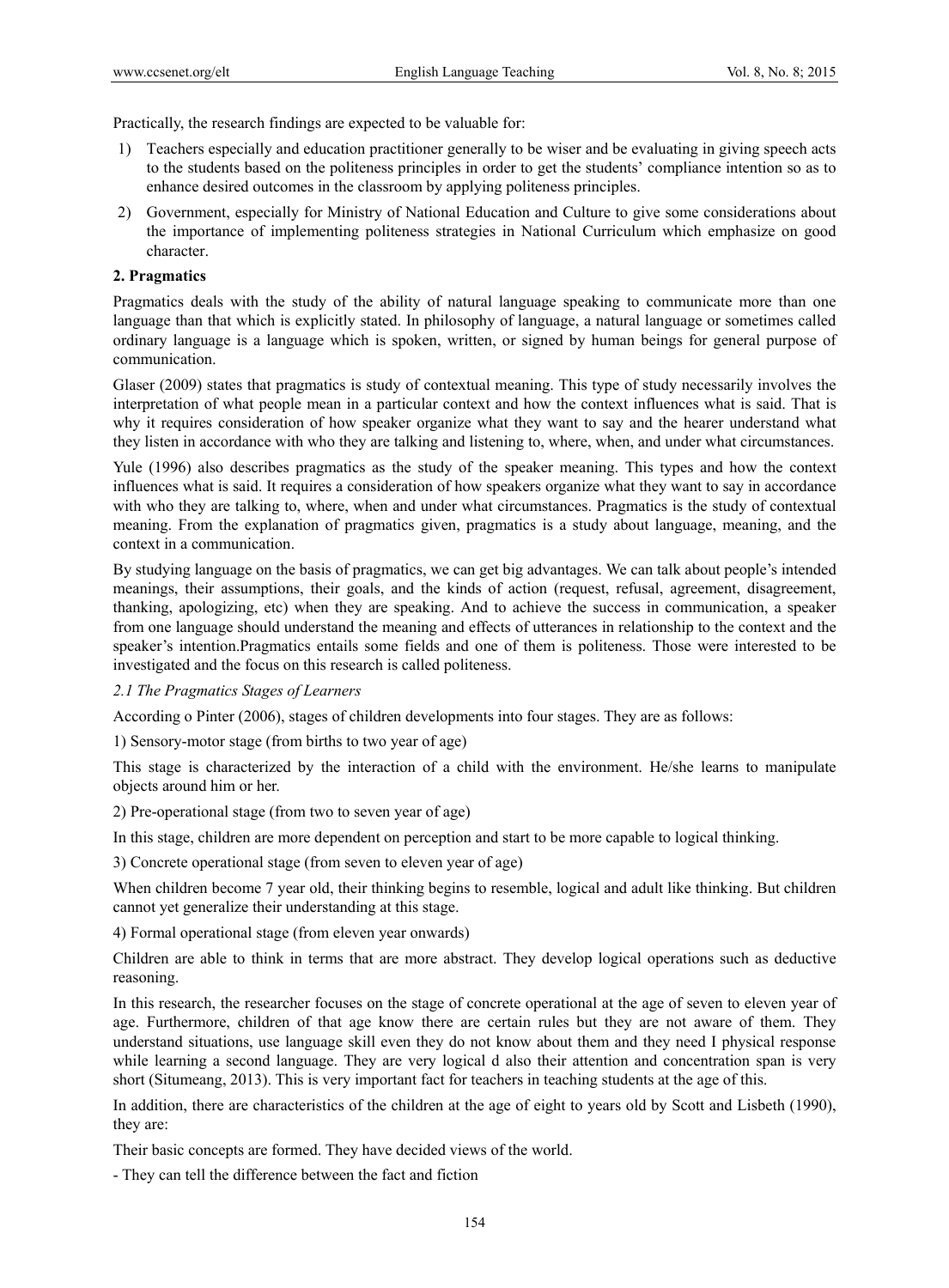- They ask questions all the time.

- They rely on the spoken words as well as the physical world to convey and understanding meaning.
- They are able to make some decisions about their own learning.
- They have definite views about what they like and don't like.

- They have developed sense of fairness about what happens in the classroom and begin to ask the teacher's decisions.

- They are able to work with others and learn from others.

Children at this stage can make decisions and acts in accordance with how events are interpreted, but they understand only a limited extent the seriousness and consequences of their choices and understanding. Children of this stage have already use and understand politeness strategies in their interaction as their competence capacities have increased as they grow up. The opinion is supported by Situmeang (2013), who said that it seems obvious that children master polite forms partly as a result of their increasing cognitive capacities and partly because they are motivated or even forced to be polite and hence socially accepted by the people around them. By these developments of the children's pragmatics competence in language especially in responding politeness strategies, hope by giving the polite request or utterance by the teacher to the students, it will invite the students' understanding of politeness and then cause compliance to the request. But, because of the limitation of pragmatics competence and still in the process of development of children at this stage, that's why the researcher interest to analyze the effect of politeness principles to their understanding in giving compliance.

#### *2.2 Speech Acts*

The speech act is the basic unit of language used to express meaning, an utterance that expresses an intention. When one speaks, one performs an act. In Jian (2010), Searle proposed that all acts fall into five main types: representatives, directives, comissives, expressive, and declarations.

# 1. Directives

Directives are speech acts that have an intention to get the addressee to do something. By ordering, commanding, requesting, begging, the speaker is trying to get the listener to carry out some action. For example:

"Sit down!"

"Can you pass the salt?"

2. Comissives, the speakers commit to course of action with verb such as guarantee, promise swear, undertake and it commit speakers to some future. For example

"I'll call you tonight."

"We're going to turn you in."

3. Expressive

This is one kinds of speech act that state what the speaker feels. The speaker expresses an attitude to or about a state of affairs, using such verb as:

apologize, appreciate, congratulate, regret, thank, welcome, etc, for example:

"I'm sorry to hear that"

"This cooked is disgusting"

4. Representative

Representative state what the speaker believes to be the case or not. The statements are about the facts, assertions, conclusions and descriptions. For example: "the earth is flat" or "it was a cold gloomy day"

5. Declaratives

In this speech act, the speaker alters the external status or situation, solely by making the utterance. For example:

"I hereby appoint you to be teaching assistant for today."

By those kinds of speech acts, this study will focus on the teacher's utterances on directives and expressive speech acts

*2.3 Politeness* 

There are some theories deal with Politeness.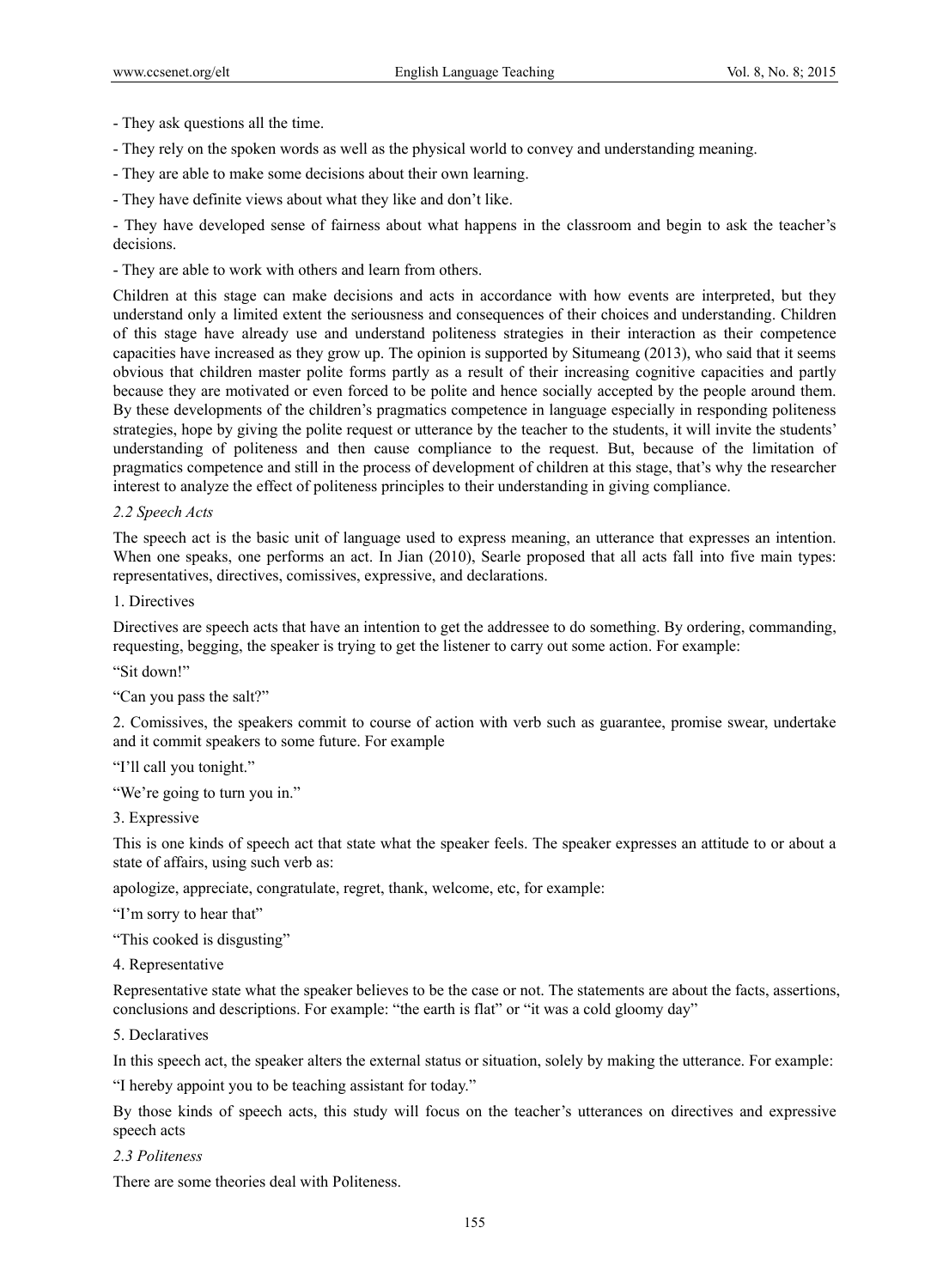1) Robin Lakoff's theory (1972)

Lakoff (1972) as quoted by Richard J. Watts (2003), there are three rules in using the language so that the language can be said polite. These rules are introduced based on the strategy "How to use language politely" as follow:

Distance of Formality (in which formal/impersonal politeness strategy are used)

Do not impose or remain a lot.

Example: *"Excuse me, Could you open the window, please?"*

Deference or hesitancy (in which options are given to the addressed): Give the addresses his option.

Example: *"If you don't mind, please send this letter tomorrow!"*

Informality of camaraderie (where intimacy and intimate forms of politeness are displayed): act as though you and the addresses are equal or make him felt well.

Example: *"Just try to relax, dear".* 

2) Grice's theory

It looks politeness based speaker and listener cooperation that said cooperative principle. According to Paul Grice as quoted by Richard J. Watts (2003:57), politeness can be defined from cooperative principle. There are divided into four maxims. They are the maxim of quality, the maxim of quantity, the maxim of relevance, and the maxim of manner

(1) Maxim of quality, in which interacts should keep their conversational contributions as informative as is required for the purposes of the conversational exchange, but not more informative.

Example: *The flag is white*

(2) Maxim of relevance, in which interact ants should say only what they believe to be true or that for which they have adequate evidence.

Example: *A: Pass the salt, please!* 

*B: Here you are* 

(3)Maxim of manner, in which interact ants should make their contributions relevant to the purposes of the overall conversation.

# *Example: Open the door!*

(4) Maxim of quality, in which interact ants should avoid obscurity of expression and ambiguity, should not engage in unnecessary verbosityand should present their contributions in an orderly manner.

Example:

*1: What if the USSR blockades the Gulf and all the oil?* 

*2: Oh come now, Britain rules the seas.* 

3) Brown & Levinson theory

On other hand, Brown and Levinson (1987), in their analysis, politeness involves us showing an awareness of other people's face wants. Face refers to our public self-image.

#### (1) Positive politeness

Positive politeness orients to preserving the positive face of other people. When we use positive politeness we use speech strategies that emphasize our solidarity with the hearer.

For example:

- *1. you look sad. Can I do anything?*
- *2. I'll just come if you don't mind.*

# (2) Negative politeness

Negative politeness orients to preserving the negative face of other people. This is much more likely if there is a social distance between speaker and hearer. When we use negative politeness, we use speech strategy that emphasizes our deference for the hearer.

For example: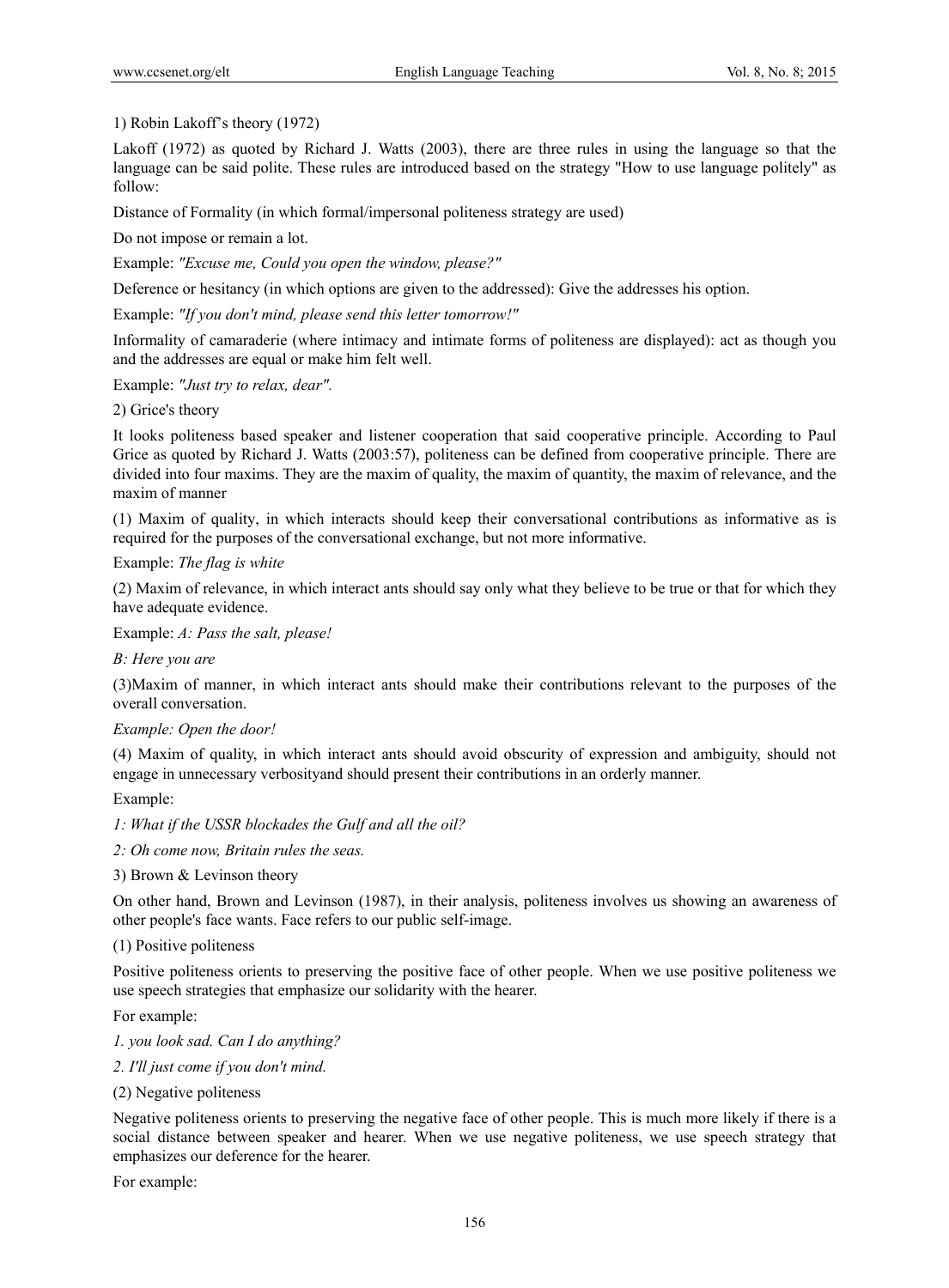- *1. It's not too much out of your way, just a couple of blocks.*
- *2. I'm sorry. It's a lot to ask, but can you lend me thousand dollars?*
- (3) Off-record politeness (Indirect)

The final politeness outlined by Brown and Levinson is the indirect strategy. This strategy uses indirect language and removes the speaker from the potential to be imposing.

# For example:

*1. Wow, it's getting cold here* 

The example is insinuating that it would be nice if the listener would get up and turn up the thermos without directly asking the listener to do so.

According to Yule (1996). politeness in an interaction could be defined as the means employed to show awareness of another person's face. Furthermore, he said that being polite means getting the linguistic expression of social right as far as your getting addressee is concerned. Politeness becomes one of important issues in Indonesian education recently. Nuh (2012), the education minister of Indonesia, asserts that politeness of Indonesian students is in a state of decline. Most students speak impolitely and they prefer to use slang or informal language at school. Therefore, a teacher has a responsibility to teach their students how to speak politely and admonish them if they speak impolitely at school especially during classroom interaction. Moreover, a teacher also needs to speak politely in front of the students in order to influence them to speak politely too. In addition, the implementation of politeness strategy is relevant which curriculum 2013 which emphasize on good character because politeness strategy deals with someone's ability to show his good character. Therefore, the teacher is obliged to implement it in the language learning activities along with language usage

# *2.4 Politeness Principles*

Politeness principles are a series of maxim which Geoffrey Leech has proposed as a way of explaining how politeness operates in communication to other. According to Leech (1993), there are six maxims used in politess in analyzing politeness that namely: tact maxim, generosity maxim, approbation maxim, modesty maxim, agreement maxim, and sympathy maxim.

# **(1)Tact Maxim**

Tact maxim is meant that the speaker tries to be tactful in communication by minimizing the expression of beliefs which imply cost to other and maximizing the expressions of beliefs which imply benefit to others. The tact maxim is adhered to the speaker minimizing the cost to addressee by using two discourse markers, one to appeal to solidarity and the other as a modifying hedge. On the other hand, the speaker maximizes the benefit to the addresses The tact maxim is the most important kind of politeness in English speaking society. The tact maxim focuses more on the hearer/receipient.

Examples:

*(1) Could I interrupt you for a second to help me?* 

*(2) Please take your dinner, I have prepared for you*.

In this tact maxim, the speakers try to minimize cost to others and maximize benefit to others.

# **(2) Generosity Maxim**

The intent of this maxim of generosity is making the advantages of you as small as possible; make oneself loss as big as possible. In maxims charity or generousity maxim, the participants are expected substitutions being respectful of others.Respect for others will happen if people can reduce profits for himself and maximize profits for others. For example:

*(1) "Let me wash your clothes too. I just have the same thing to be washed, really"* 

*(2) "No, Mom. 1 will wash them later today."* 

From the speech delivered above, it can be seen clearly that he is trying to maximize profits by adding cost for himself.

# **(3) Approbation Maxim**

This approbation maxim is expressed by expressive sentence by minimizing the expression of beliefs which express dispraise of other; maximize the expression of beliefs which express approval of other.' It is preferred to praise others and if this is impossible, to sidestep the issue, to give some sort of minimal response (possibly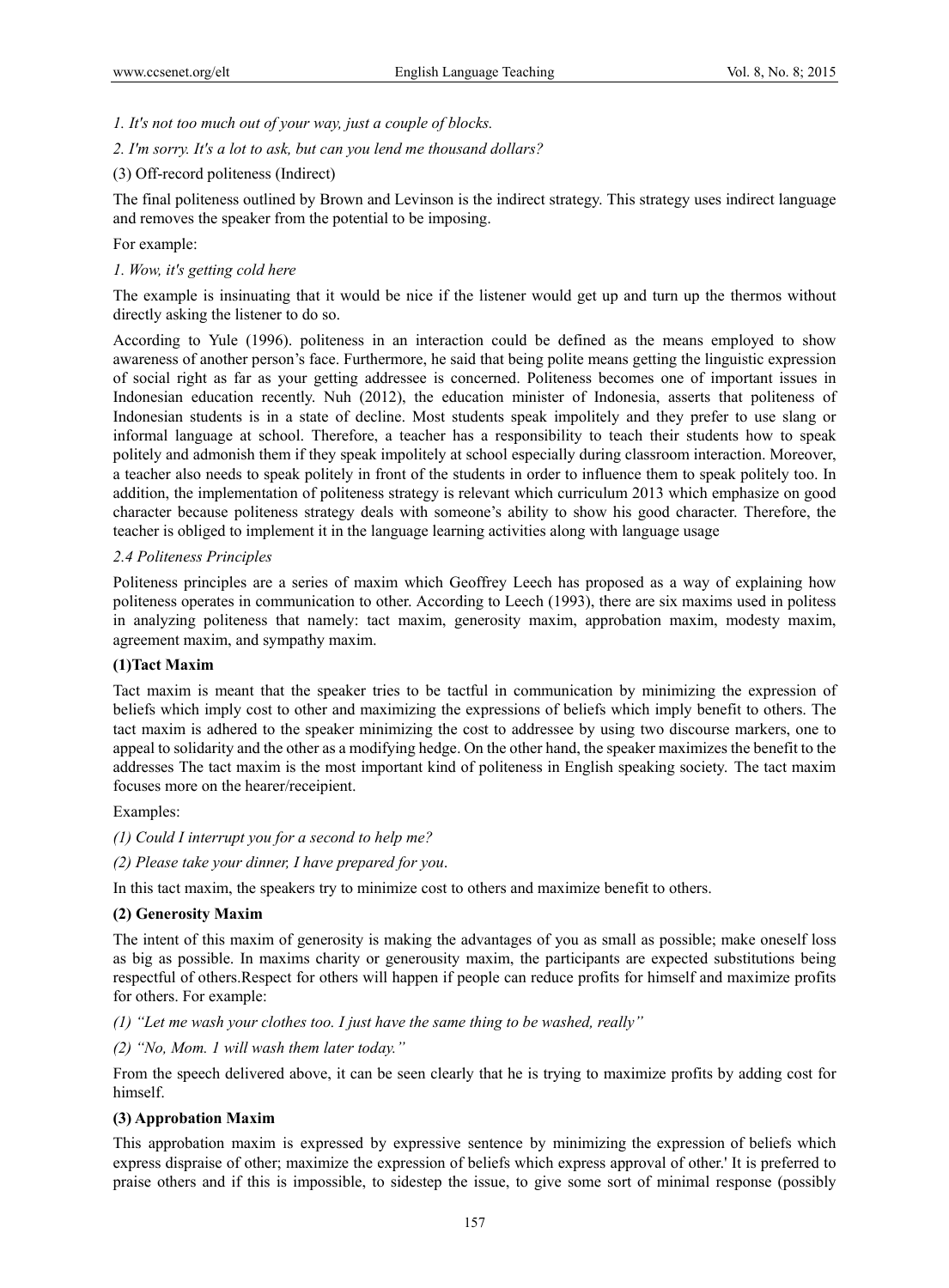through the use of euphemisms), or to remain silent. The first part of the maxim avoids disagreement; the second part intends to make other people feel good by showing solidarity.

For example:

*(1) "What a marvelous meal you cooked!"* 

*(2) "1 heard your English just now. You are good in English* 

In this maxim, the speakers try to dispraise of others and try -

others.

#### **(4) Modesty Maxim**

In the maxim of simplicity or modesty maxim, participants are expected humble by reducing the praise to him. In the Indonesian language community, simplicity and humility are widely used as parameter assessment of one's modesty. If the maxim of generosity or appreciation centered on others, modesty maxim is self-centered. This maxim requires each participant o maximize dispraise of self and minimize praise of self. For example:

*(1) "How stupid 1 am!"* 

*(2) "1 don't think I will do it well. I am still learning."* 

In this maxim, we try to minimize the expression of praise of self and maximize the expression of dispraise of self.

#### **(5) Agreement Maxim**

In this maxim is emphasized that the participants are able to develop agreement on the speech acts. If there is a match between themselves or speaker and hearer in the speech acts, each one of them will be said to he polite. For example:

*(1)"Let's have dinner together, ok?"* 

*(2)"Good idea, I will wait for you at Bambu restaurant."* 

In this conversation, we can infer that the speakers are able to build their agreement so that they will be polite each other.

#### **(6) Sympathy Maxim**

Leech (1993) says in this maxim it is expected that the participant can maximize sympathy between the parties with the other party. Antipathy toward of the participants would be considered as impolite act. People who behave antipathy towards others, let alone to be cynical about the other party and will be considered as people who do not know manners in society. For example:

- *(1) "I was sorry to hear about you father."*
- *(2) "1 take a pity on hearing you didn't pass the exam."*

In this maxim, the speakers try to minimize antipathy between self and ethers and try to maximize sympathy between self and others.

#### *2.5 Emotions as a Mediator*

Since speech acts especially directives are inherently imposing, they often trigger emotional reactions (Hunter  $\&$ Boster, 1987 as cited in Zhang, 2009). Emotions differ from moods in that emotions tend to occur in response to specific causes or stimuli and are relatively short-lived and more intense, whereas moods are more diffuse, longer lasting, and less connected to triggering events. Emotions can be valence positively (e.g., happiness, joy) or negatively (e.g., anger disappointment) (Zhang, 2009). For example, depending on the request strategies employed, a hearer could feel excited, flattered, surprised, disappointed, angry, resentful, or other emotions (Zhang, 2009).

The emotional responses, in turn, prompt behavioral reactions or actions from the hearer, with different motions eliciting different action tendencies (Lazarns, 199l). For example, anger tends to arouse attack while guilt tends to evoke making amends. An emotional experience can be characterized as a sequence of reactions occurring over time, comprised of an antecedent or stimulus, a physiological or emotional reaction, an expression or regulation, and a behavioral reaction or outcome (Lazarus, 1991). Thus, emotions potentially mediate the effects of the external stimulus on one's behavioral tendencies.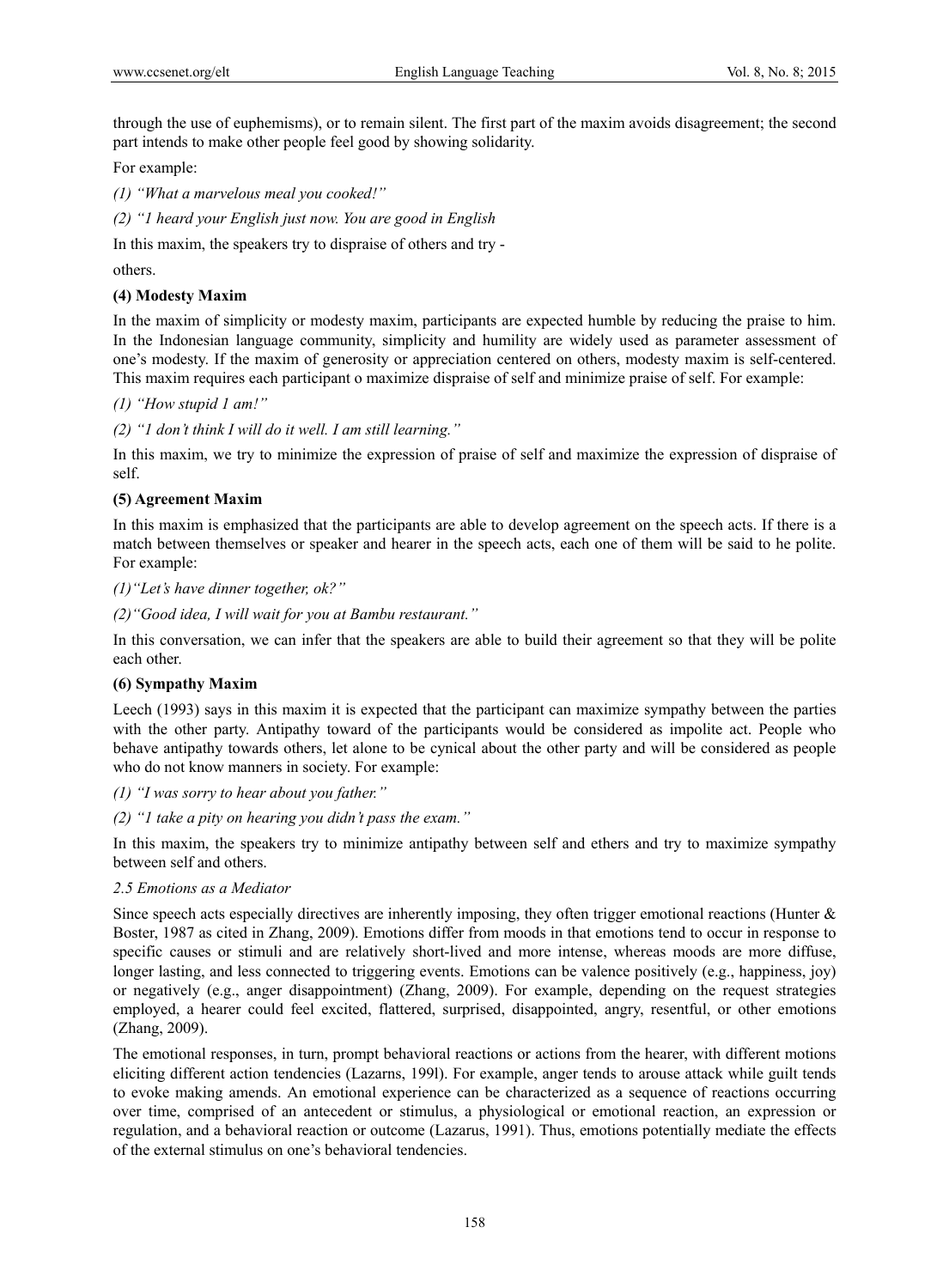## *2.6 Students' Compliance*

Compliance refers to a particular kind of response—acquiescence—-to a particular kind of communication—a request (Cialdini, 200). The request may be explicit, as in the direct solicitation of funds in a door-to-door campaign for charitable donations, or it may be implicit, as in a political advertisement that touts the qualities of a candidate without directly asking for a vote. But in all cases, the target recognizes that he or she is being urged to respond in a desired way.

Although students may respond to teachers' compliance-gaining requests by resisting, generally teachers expect that their requests result in student compliance because of their role-related authority and because resistance tends to be seen as counter-productive or disruptive in classroom settings. Despite teachers' best efforts to generate compliance, sometimes their requests incur resistance from students. Thus, it is important to examine how to enhance compliance and reduce resistance in teacher requests.

Many factors (e.g., linguistic, contextual, and relational) may influence students' responses to teacher requests, such as what the request is, how the request is made, and whether the teacher is perceived by their students as credible. With these questions in mind, we examined how request politeness and legitimacy, teacher-student relationship distance, and teacher credibility affect students' intention

Students could comply with or resist teachers' requests. Student compliance refers to students' going along with teachers' compliance-gaining attempts, whereas student resistance refers to students' opposition to teachers' requests. Given the asymmetrical teacher-student relationships, students are more likely to comply or partially comply with teachers' requests even if they feel resistant. (Zhang, 2009) Teachers' authority in the classroom has boundaries, so their requests can be perceived as legitimate or illegitimate, which is largely norm-based. A legitimate request is one that is perceived as the same as or better than students' expectations, whereas an illegitimate request is one that is perceived as worse than students' expectations. We found that students' perceptions of teacher request legitimacy help reduce student resistance intention.

Relationship distance is also an important factor affecting politeness strategies' requests of students. People tend to be more direct and less polite in close relationships than they are in distant relationships. We found that students who describe their relationship with a

The tact maxim states: 'Minimize the expression of beliefs which imply cost to other; maximize the expression of beliefs which imply benefit to other.' The first part of this maxim fits in with Brown and Levinson's negative politeness of minimising the imposition, and the second part reflects the positive politeness strategy of attending to the hearer's interests, wants, and needs:

#### *Could I interrupt you for a second?*

#### *If I could just clarify this then.*

#### **The Generosity maxim**

Leech's Generosity maxim states: 'Minimize the expression of beliefs that express or imply benefit to self; maximize the expression of beliefs that express or imply cost to self.' Unlike the tact maxim, the maxim of generosity focuses on the speaker, and says that others should be put first instead of the self.

*You relax and let me do the dishes.*

*You must come and have dinner with us.*

#### **The Approbation maxim**

The Approbation maxim states: 'Minimize the expression of beliefs which express dispraise of other; maximize the expression of beliefs which express approval of other.' It is preferred to praise others and if this is impossible, to sidestep the issue, to give some sort of minimal response (possibly through the use of euphemisms), or to remain silent. The first part of the maxim avoids disagreement; the second part intends to make other people feel good by showing solidarity.

*I heard you singing at the karaoke last night. It sounded like you were enjoying yourself!*

*Gideon, I know you're a genius - would you know how to solve this math problem here?*

# **The Modesty maxim**

Maxim of modesty is one of the six maxims proposed by Leech (1983) in his PP (politeness principle) meaning to minimize praise or to maximize dispraise of self. The Modesty maxim states: 'Minimize the expression of praise of self; maximize the expression of dispraise of self.'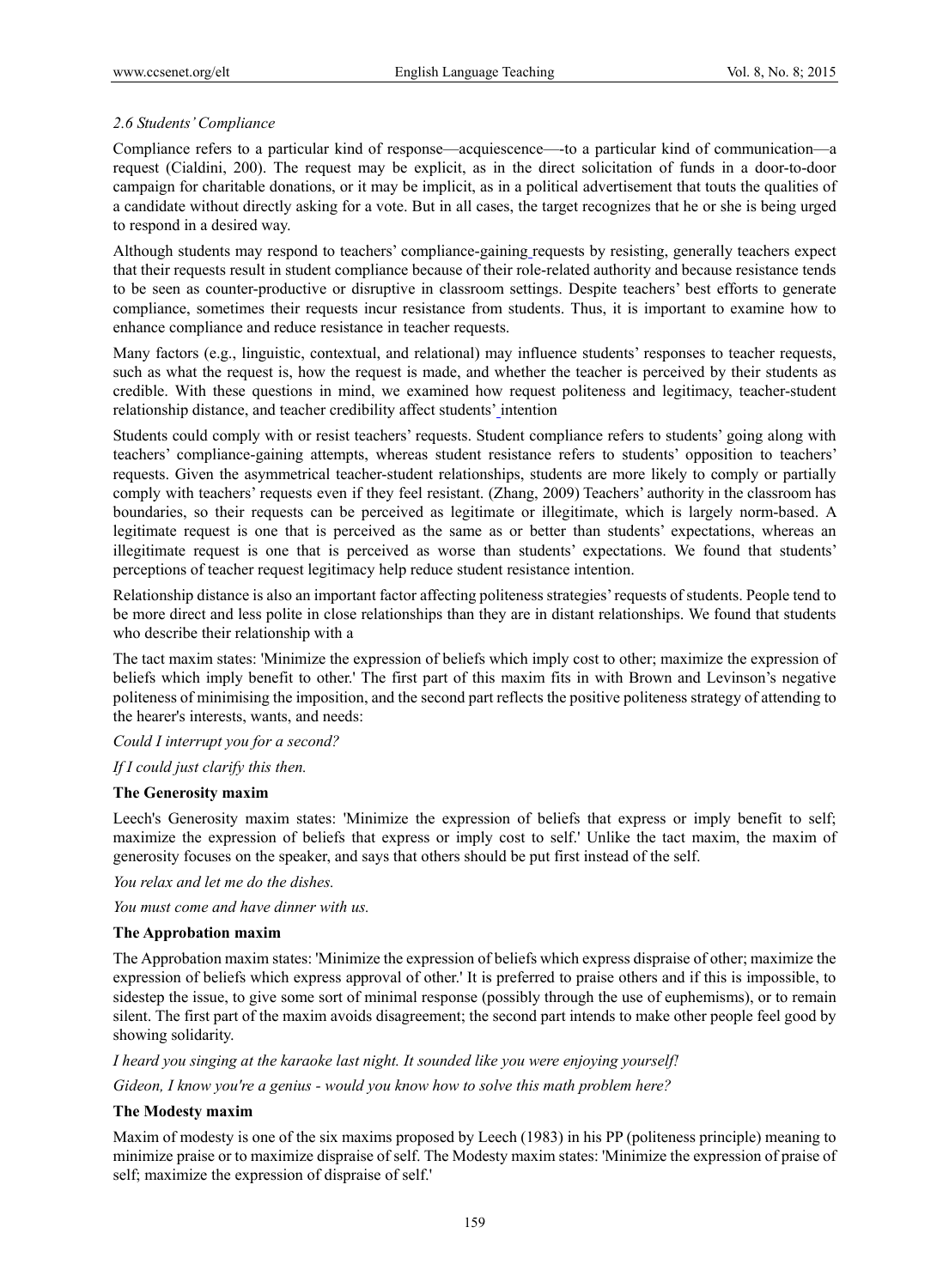# *Oh, I'm so stupid - I didn't make a note of our lecture! Did you?*

## **The Agreement maxim**

The Agreement maxim runs as follows: 'Minimize the expression of disagreement between self and other; maximize the expression of agreement between self and other.' It is in line with Brown and Levinsons positive politeness strategies of 'seek agreement' and 'avoid disagreement,' to which they attach great importance. However, it is not being claimed that people totally avoid disagreement. It is simply observed that they are much more direct in expressing agreement, rather than disagreement.

*A: I don't want my daughter to do this, I want her to do that.*

*B: Yes, but ma'am, I thought we resolved this already on your last visit.* 

#### The sympathy maxim

The sympahty maxim involves minimizing antipathy and maximizing sympathy between self and other. The sympathy maxim is only applicable in assertives.Sympathy maxim can be found in polite speech acts as to congratulate, commiserate of express condolence.

The sympathy maxim crirteria are:

- 1. Minimize antipathy between self and other
- 2. Maximize sympathy between self and other

For example:

#### *I'm was sorry to hear about your father*

# *I'm was sorry to hear your father's death (impolite)*

In addition, teacher is as the model in the class and the students will imitate the way the teacher teaches them. Therefore, in creating good interaction in the classroom, teachers and students should make the good interaction. But as it is found in some researches that speaker's politeness relates to the hearer's compliance and also according to Zhang : 2009, teacher's high politeness were found to be more likely to elicit positive emotions such as happiness and lead to compliance and vice versa to the low politeness that evoked negative emotions and caused resistance, and also because of the different stage of pragmatic to learners, the researcher will try to find what politeness strategies that the teachers use and how they affect to tudents' compliances to the teachers

Most of the active resistance techniques found in hypothetical scenarios (e.g., teacher advice and blame, disruption, and hostile defensive etc.) were not used in actual classrooms. A compliance-gaining request is inherently an emotion- eliciting act. Different request strategies could evoke different emotional responses, which, in turn, could engender different behavioral reactions. Low politeness requests are found to be more likely to provoke reactance and resistance than high politeness requests (manuscript under review, identity is concealed for anonymity Conversely, we assume that a high politeness request will be more likely to mitigate reactance and elicit positive emotions (e.g., háppiness) from hearers, who would then be more likely to comply with the request (Zhang, 2009).

# **3. Research Design**

Research design refers to overall plan for a piece of study, including four main ideas: the strategy, the conceptual framework, the question of who or what will be studied, and tools to be used for collecting and analyzing empirical materials.

The study is a descriptive qualitative research. According to Bogdan and Bikien (1992), the design used in the research refers to the researcher's plan of how to proceed. Design decisions made throughout the study-at the end as well as the beginning.

Information about teachers' politeness principles to students' compliance is best approached using descriptive qualitative method which generally involves studying real world settings, activities of people, whole picture, user's own view (perspective), and the literature.

This study thus carried out by applying a descriptive qualitative method intended to describe, describe of how and explain the phenomenon of teacher's politeness principles to students' compliance.

# *3.1 Subjects*

The subjects of this study are two teachers and their students in one elementary school in Binjai, that is SD Negeri 024184 Binjai Timur Binjai. In this research, the researcher will use two classes of elementary school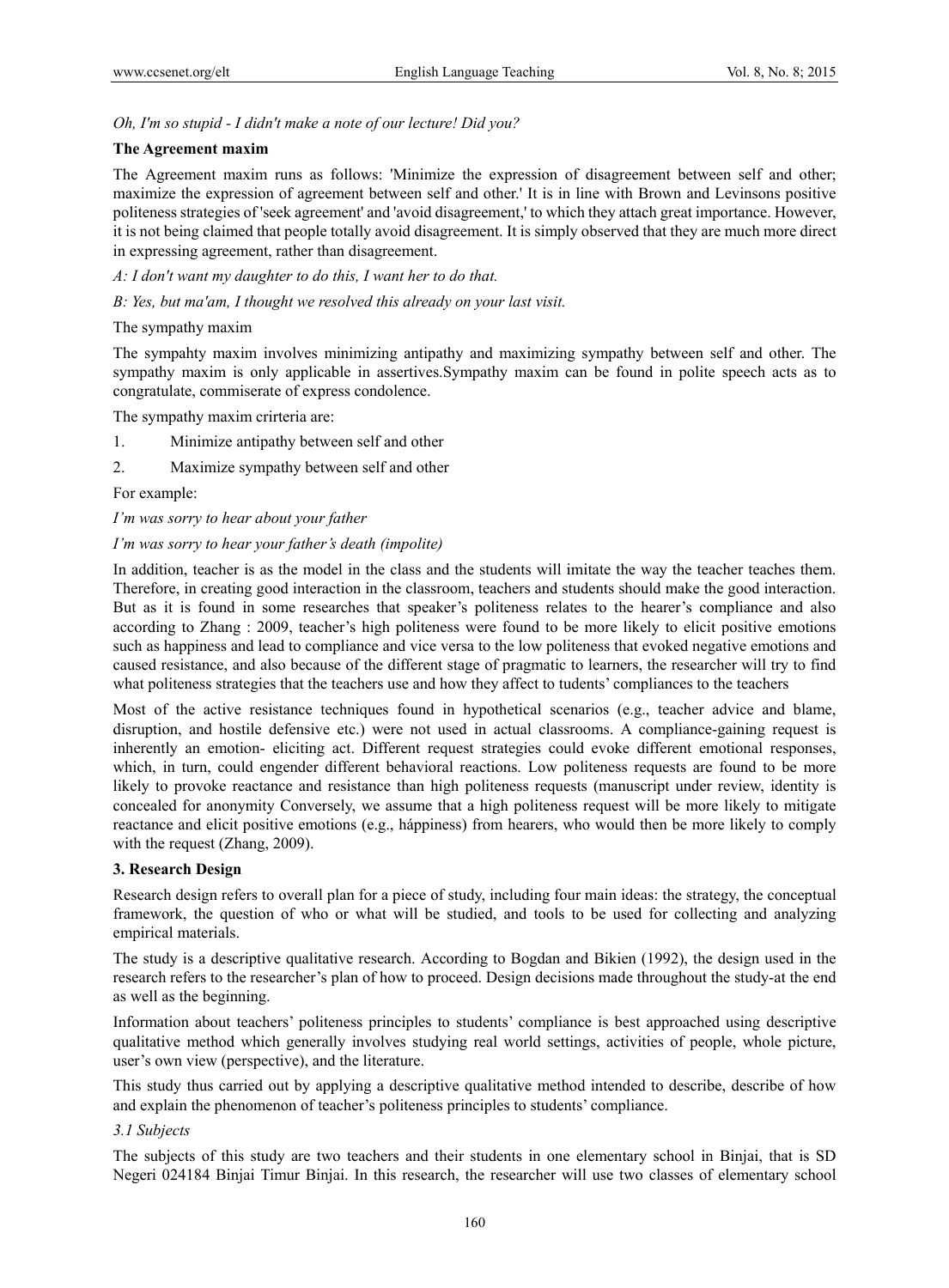level at SD Negeri 024184 Binjai Timur Binjai. They are the second grade; IIA and IIB. The researcher will choose two classes; Il-A and Il-B. They are determined based on purposive sampling technique — a choice particular subject as they were believed to facilitate the provision of maximum information for complete data collection.

## *3.2 The Procedure of Analysing Data*

In qualitative research, collecting the data can be done in various setting, various resources and various techniques. Based on the setting, this research use natural setting as the location is at school. The researcher observe the subjects inside the class naturally when they communicate. Based on the resource, this research used the data directly got from the subjects. The research be conducted until the researcher gets enough data which started from the end of January. The following chronological steps will be undertaken to obtain the data of this study:

1. Recording the teacher's utterances in the classroom and also the students' responses to the utterances or the request 2. Transcribing the recording. 3. Identifying the teacher's directives and expressive speech acts and also politeness strategies that are used. 4. Identifying students' compliance to the teacher polite utterances 5. Analysing the effect of politeness strategies used by the teachers to students' compliance6. Concluding the analysis

#### **4. Data Analysis**

Data analysis is the process of systematically searching and arranging the observation transcripts, audio visual transcripts, fieldnotes and other materials that the researcher accumulate to increase her own understanding of them and to enable her to present what she has discovered to others (Bogdan & Bilden, 1992). The analysis involves three concurrent flows of activity, namely, data reduction, data display, and conclusion.

The researcher first carefully selected the data, which are relevant LO the researcher, summarizing the data which is in the form of words, subsuming which means grouping the data into the similar category. Afterwards the researcher displayed the data as an organized assembly of information that permits conclusion and action taking (Bogdan & Biklen, 1992). The last activity is conclusion which was done through deciding what the data means of finding pattern or regularities after reading the matrices or display.

The data of this research is the transcription of audio visual recorded observation. The data was analyzed by identifying and classifying using the theory as a temporary category of data analysis. Based on the research which was conducted in two days, it was found that the subjects produced politeness principles.

# **Types of Politeness Principles used by the Teachers at SD Negeri 124184 Binjai**

According to Leech (1993), there are six maxims used in politeness principle in analyzing politeness. Politeness involves minimizing the cost and maximizing the benefit to speaker. Theoretically, the politeness consists of six maxims namely' tact maxim, generosity maxim, approbation maxim, modesty maxim, agreement maxim and sympathy maxim. Tact maxim is a strategy when the speakers try to minimize cost to others and maximize the benefit to others. The generosity maxim is used when the speakers try to maximize profits by adding cost for him. Approbation maxim is to dispraise of others and try to maximize praise of others. Modesty maxim is to minimize the expressions of praise of self and maximize the expression of dispraise of self. Agreement maxim is used by the speakers to build their agreements so that they will be polite each other. And the last is sympathy maxim. This is used to minimize antipathy between self and others and try to maximize sympathy between self and others. The teachers used Politeness principles in their speech. From the observation conducted at SD Negeri 024184 Binjai, it was found that the teachers used four types of politeness strategies in their communcation. The following are the frequency of the four types of politeness principles used by the teachers according to the theory of politeness principles by Leech (1993).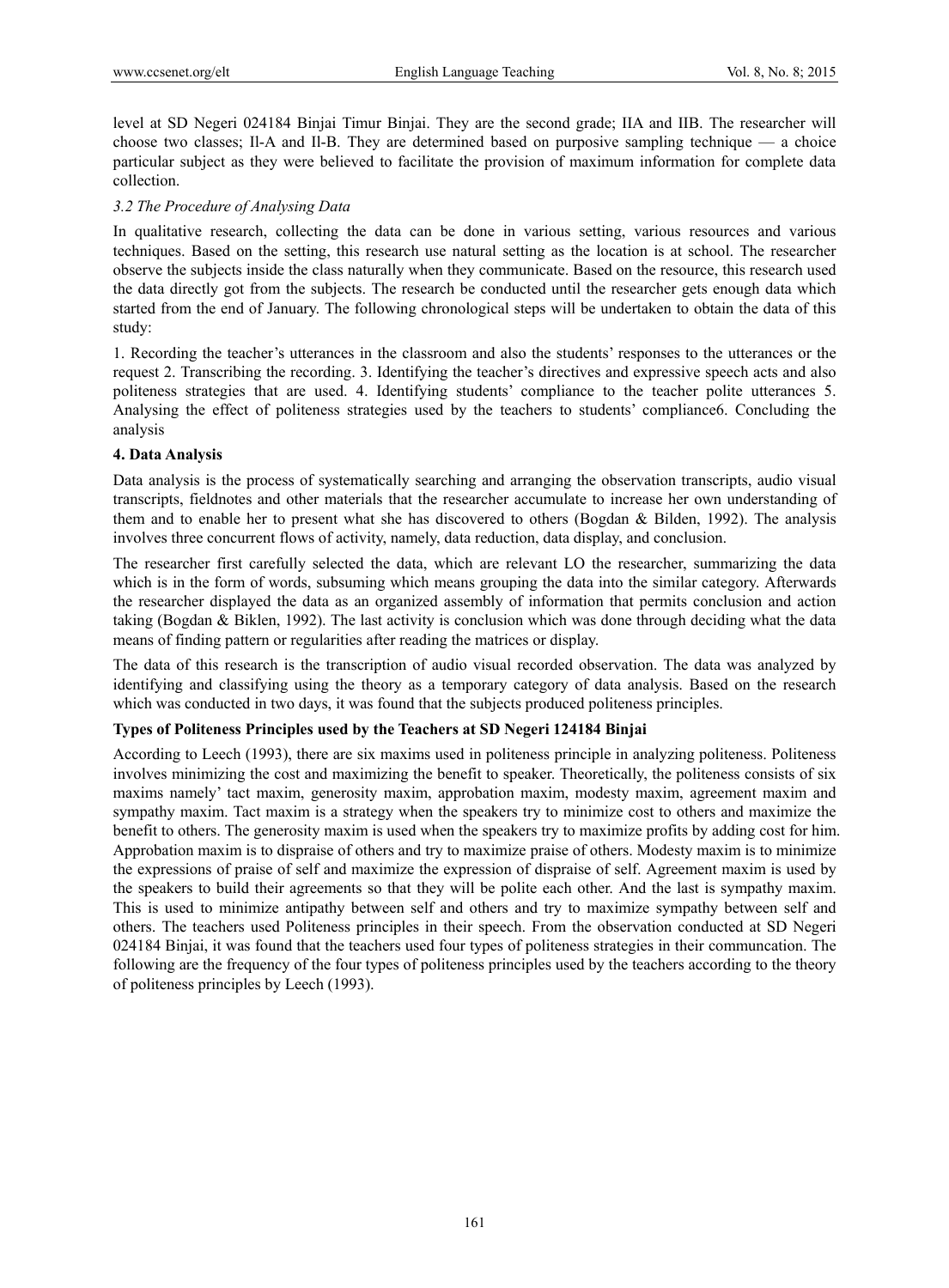| Types of Politeness Principles | Class II-A's Teacher | Class II-B's Teacher | Total |
|--------------------------------|----------------------|----------------------|-------|
| Tact maxim                     | 8                    |                      | 20    |
| Generousity Maxim              |                      | ۰                    |       |
| <b>Approbation Maxim</b>       |                      |                      |       |
| Modesty Maxim                  |                      |                      |       |
| Agreement Maxim                |                      |                      |       |
| <b>Symphaty Maxim</b>          |                      |                      |       |

Table 1. The Occurrence of different types of politeness principles of the teachers at SD Negeri 024184 Binjai

To be more details, there was data presented on the table about which politeness principles used by each subject and how many times they used each politeness principles which was delivered according to the sequence of number of all data. By this table, it was automatically found which type of politeness strategy was dominantly used by the teachers to the students.

|  | Table 2. The occurrence of compliance to the teachers' utterances at SD Negeri 024184 Binjai |  |  |  |  |  |
|--|----------------------------------------------------------------------------------------------|--|--|--|--|--|
|  |                                                                                              |  |  |  |  |  |

|                                  | Compliances |                          | Resistance |        |
|----------------------------------|-------------|--------------------------|------------|--------|
| Types of Politeness Principles   | $II-A$      | $II-B$                   | $II-A$     | $II-B$ |
| Tact Maxim (20 utterances)       |             | 8                        |            | 4      |
| Generousity Maxim (3 utterances) |             | $\overline{\phantom{0}}$ |            |        |
| Approbation Maxim (4 utterances) |             |                          |            |        |
| Modesty Maxim                    | -           |                          |            |        |
| Agreement Maxim (3 utterances)   |             |                          |            |        |
| Symphaty Maxim                   | ۰           | -                        |            |        |

There were data presented on the table about how much compliance that the students gave to the teachers' utterances in politeness and which politeness strategies didn't get the compliances from the students.

#### **1) Politeness Strategies in Tact Maxim Used by the Teachers to the Students**

Based on the data, the teachers used tact maxim in their communication to the students because they want to reduce or minimize their benefit and maximize the benefit to others. Because of the researcher focused on the directive speech, the teachers used tact maxim when they are commanding, questioning, begging, and instructing, requesting, warning to the students. It can be seen in the data below.

The examples of tact maxim used by the teachers are follows:

Guru: *"Bisa kasih tau ibu contoh lingkungan yang ada di dalam ruangan kelas kita ini? Ada apa di kelas kita*  nak?" ("Could you please tell me the examples of environment in our classroom? What are they in our *classroom?").* 

Siswa: *"Bunga, Bu. "("Flowers, Ma'am.")* **(Class lI-A)**

In the conversation above, the teacher taught about ironment around the school. She asked the students about the examples of environment in the ciassroom. She used tact maxim when she was questioning to her students. The teacher expressed it indirectly to show her politeness by saying*" Bisa kasi tau ibu contoh lingkungan...." ("could you please tell me the examples....").* By using this strategy, the teacher tried to minimize her cost and maximize the students benefit.

Situation: The teacher asked the students but the student kept chatting each other and some of them also sang-the song" Lihat Kebunku."

Guru: *"Halo! Nak, lihatlah dulu tolong ya." ("Hello! Attentition please students.")*

Siswa: Siswa tetap mengobrol dan beberapa bemyanyi. (the students kep chatting and singing). **(Class 11-A)**

In this situation, the students were too noisy and didn't pay attention to the teacher. So, the teacher asked the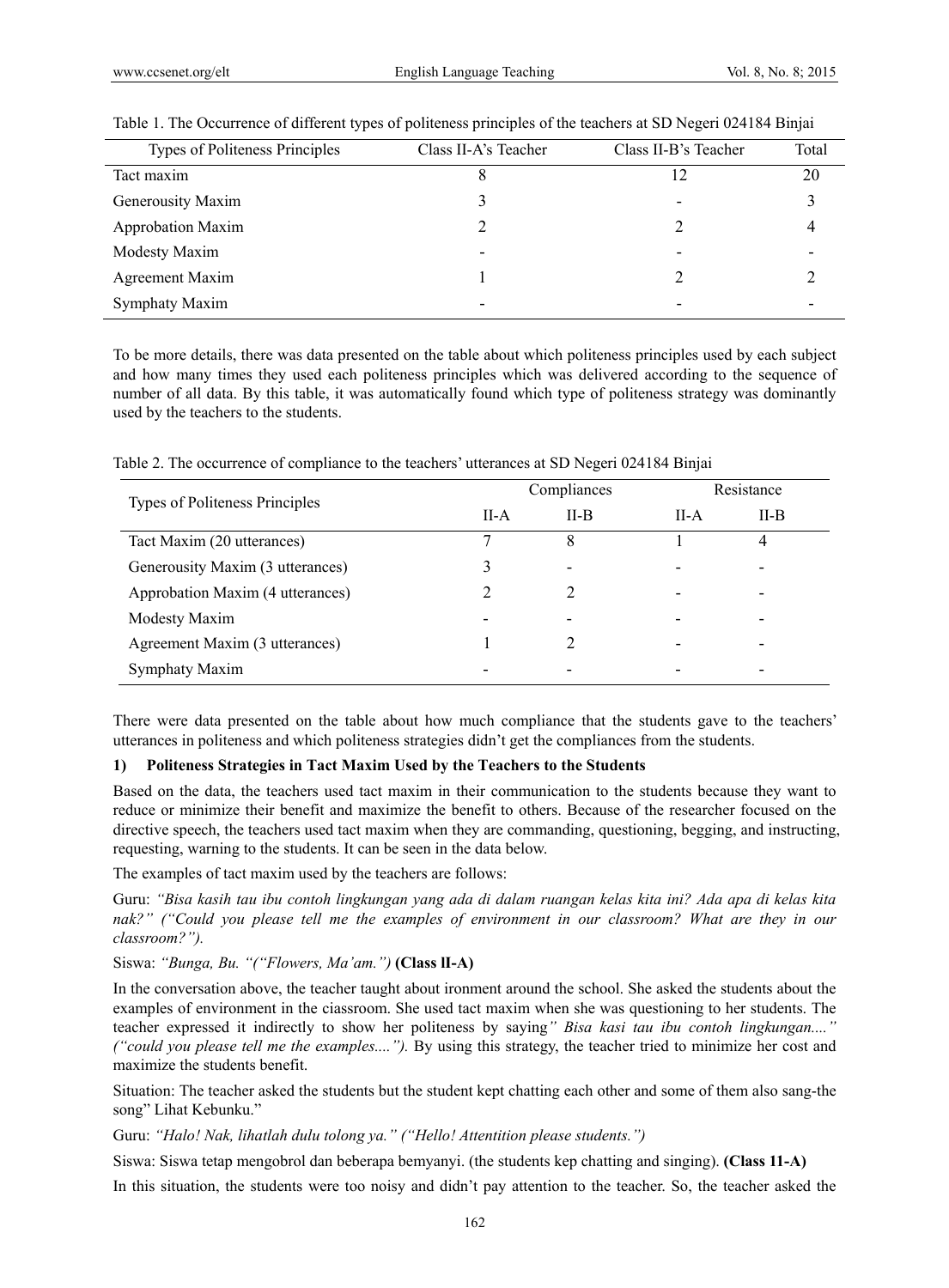students' attention by saying *"Halo! Nak, lihatlah dulu tolong ya."* 

(" Hello! Attentition please."). In this conversation it is found that the teacher used tact maxim to the students. The teacher minimize her cost and maximize the students benefit by uttering*" Halo! Nak, lihatlah dulu tolong ya." ("Hello! Attentition please.").*

Guru: *"Bisa enggak kasi tau ibu olah raga itu supaya apa, nak?" ("Could you tell me what the function of sport is, please?")* 

Siswa: (a student answer) *"sehat!. "("Healthy.")* **(Class lI-A)**

(other three students answered altogethter ) *" Sehat Bu, sehat." ("healthy, Ma'am.")* 

Guru: *"Ayo nak semunya, olah raga itu supaya apa?' ("Come on all, what is sport for?")* 

Siswa: *"Sehat, Bu."* Semua murid menjawab serempak.

*("for health, Ma'am.")* All students answered together.

In the conversation, it is found. that the teacher used tact maxim in order to maximize benefit for others and minimize her own benefits. The utterance produced by the teacher *"Bisa enggak kasi tau ibu olah raga itu supaya apa, Nak?" ("Could you tell me what the function of sport is?")* showed tact maxim as the teacher expressed indirectly that usually more polite than the speech acts expressed directly.

#### **2) Politeness Principles in Generosity Maxim Used by the Teachers to the Students**

Based on the phenomena, the researcher found that the subjects also used generosity maxim. The intent of this maxim is to make the advantages of the speaker as small as possible. In this maxim, the participants are expected substitutions being respectful of others. Respect for others will happen if people can reduce profits for himself and maximize profits for others. The data are as the following:

Guru: *"Oke, apalagi Nak? Ini biar Ibu angkatin bunga-bunganya ke atas meja untuk kalian. Jadi sudah tau kan Nak warna apa saja yang ada di sini?" ("Ok, anything else? Well, let me lift these flowers on this table for you. So, have you known what colors are here?")* 

Siswa: *"Warna putih kan, Bu?" ("It is white, right Ma'am?')* **(Class lI-A)**

In this conversation, the teacher tried to ask the students about the colors of the flowers. In getting the students' compliance, the teacher used generosity maxim by lifting the flowers to the table so as to the students were able to know the colors. The teacher lifted the flowers to her table showed that she tried to reduce profits for her and maximize profits for the students.

Guru: *"Ya sudah, ini tulis ya Nak. Ibu tuliskan saja di papan tulis untuk kalian biar semua bisa lihat ya. Sekarang tolong tulis nomor satu." ("Well, please write down this, ok. I'll write on the blackboard for you so that all of you can see it. Now, please write number one"* 

*Siswa :"Bu, dibuku apa bu?" ("Ma'am, in which book should I write, Ma'am?")* And another student asked*, "Bu, ditulis bu?" ("Ma'am, should I write it down?")* **(Class 11-A)** 

In this conversation, the teacher commanded the students to write what she said. But she saw that not all the students paid attention to her. So, the teacher with minimizing profits for her finally wrote the task on the blackboard. This conversation showed the teacher used generosity maxim by saying *"Ya sudah, ini tulis ya Nak. Ibu tuliskon saja di papan tulis untuk kalian biar semua bisa liat, ya." ("Well, please write this, ok. I write on the blackboard for you in order you all can see it")*. The teacher was willing to write the task on the blackboard in order to get respect from the students and their compliances to write the task.

Siswa: *"Bu. pohon mangga bisa kan Bu?" ("Ma'am, how about mango tree?")* **(Class 11-A)** 

Guru: *"Iya, bisa. Ayo apa lagi Diki (" Yes, It can . What else, Diki?")* 

*Siswa: "Gak tau lagi lah Bu. Pening pun Bu." (" I don't know, Ma'am. It makes me confused, Ma'am.")* 

Guru: *"Inilah Ibu kasi tau saja satu lagi untuk Diki ya, biar enggak bingung lagi. Pohon pisang ada kan Nak? Pohon kelapa, ya kan?" ("Let meI tell you one More Diki, so you will not get confused anymore. Banana tree , isn't it? Coconut tree, right?")* 

Siswa: *"Bu, Pohon kelapa ditulis di sini Bu?" ("Ma'am, should I write coconut treehere, Ma'am?")* 

*Guru: "Iya, tulis dua saja ya Nak "("Yes, please write two only, ok?")* 

*I*n this conversation, the teacher tried to reduce her profit and to maximize profits by saying *"Inilah Ibu kasi tau saja satu lagi untuk Diki ya, biar enggak* bingung lagi" (*'Let me tell you one more Diki, so you will not get*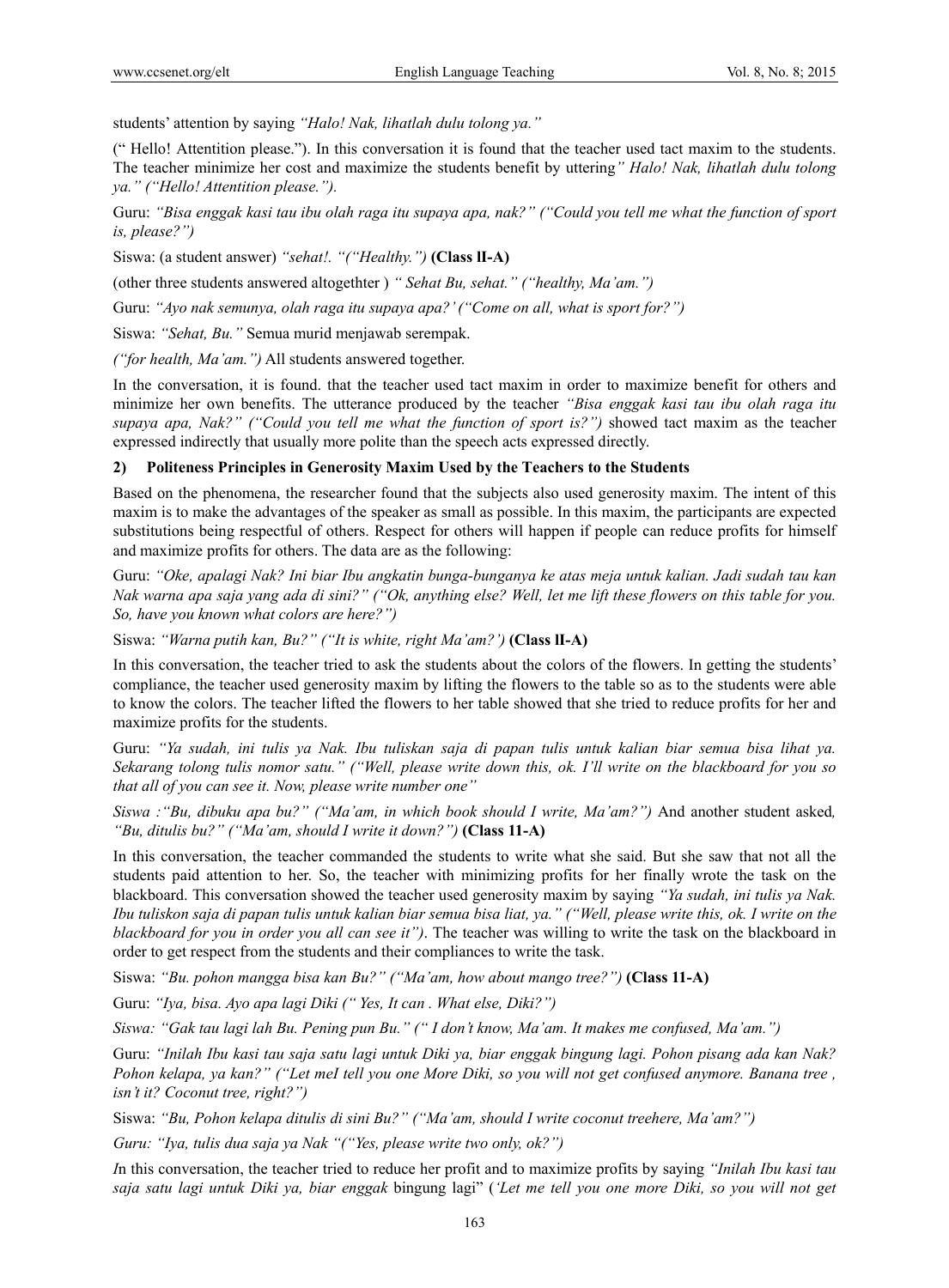*confused anymore").* In this situation, the teacher reduced her profits to Dikil by willing to tell him the answer of her own question so as to help Diki to answer it.

# **3 ) PolitenessPrinciples in Approbation Maxim Used by the Teachers to the Students**

After analyzing the data, the researcher also found that the subjects also used approbation maxim as their politeness principle. This approbation maxim is to maximize respect for others and minimize the disrespect to others that expressed by expressive speech such as congratulated, thanked, praised, and express condolence (Isdianto, 2008). There were found four utterances produced by the teacher using this kind of maxim. The data were showed below:

Guru: *"Ayo Radit, apa jawabannya?" ('Come on Radit, what is the answer?") Radit:"Pohon mangga sama pepaya, Bu. ("Mango and papaya trees, Ma'am.*") **(Class Il-B)** 

Guru: *"Iya benar, bagus sekali jawabannya. Terus selanjutnya, semuanya, tuliskan dua warna bunga yang ada di sekolah kita ya Nak" ("Yes that's right, it's very good answer. Next, all students, please write down two colors of flowers in our school.")* 

It is found that the teacher used approbation maxim. In this conversation, the teacher tried to maximize respect to Radit by using approbation maxim in her utterances. She produced an utterance, *"iya benar, bagus sekali jawabannya" ("yes that's right, it's very good answer").* Teacher's utterance in this conversation was to praise Radit's answer and with the purpose of minimizing disrespect for him.

Situation: The teacher asked the students about how to do prayer for Muslim.

Guru: *"Coba kasih tau Ibu, Nak sebelum kita shalat, apa yang kita ucapkan?" ("Please tell me before we pray, what should we say?")* 

Siswa 1:*"Doa Ifiitah Bu. " ("doa iftitah, Ma'am.")* 

Siswa 2: *"A1-Fatihah Bu." ("A1-Fatthah, Ma'am.")*

Guru: *"Sebelum itu?" ("Before that?")* 

Siswa: *"Niat Bu." (murid-murid lainnya menjawab serempak)* 

*(" Niat, Mam." other students answered altogether)* 

Guru: *" Bagus sekali anak Ibu. Iya, benar jawabannya. Niat itu di luar shalat.* 

*Setelah niat baru kita shalat ya. Lalu pas shalat, setelah takbir, apa yang Dibaca?" ("That's very good, my studenst. Yes, that is the right answer. Niat is done before shalat. After that, we can do shalat. Then when doing shalat, after Takbir, what should we say?")* **(Class IIB)**

Siswa: *"Doa, bu. "("Doa, mam.",* the students answered altogether)

After analyzing this utterance, it was showed that the teacher used approbation maxim to praise the students' right answer by saying *"Bagus sekali anak Ibu. Iya, benar jawabannya".* In this conversation, the teacher tried to maximize respect to the students in order to get respect which then caused compliance for the next command from them.

Guru: *"Sudah? Kita baca sama-sama ya? Satu... dua... ya!" ("Ready? We read together, ok?")* **(Class Il-B)**

Siswa: (semua siswa membaca pertanyaan satu per satu bersama-sama) (all students read the questions one by one together).

Guru: *"Bagus sekali anak Ibu! Sekarang, tulis jawabannya di buku masing-masing ya!" (That's very good, my students! Now, write the answers on your books!")* 

*Af*ter analyzing this conversation, the teacher used approbation maxim by saving, *"Bagus sekali anak Ibu!*. In this conversation, the teacher tried to praise the students because they were able to read the questions one by one together well. By using this maxim, the teacher maximize 1 praise of others in so as to maximize respect for others.

#### **4) Politeness Principles in Modesty Maxim Used by the Teachers to The Students**

After analyzing the data, the modesty maxim was not found. ilk this maxim, the speakers try to minimize the expression of praise of self and maximize of dispraise of self. For example, *"How stupid I am"*. Modesty maxim is self centered. And in this research, the teachers did not be humble by reducing the praise to them. They did not dispraise themselves to their students in directive and expressive speech acts.

This kind of politeness was one principle of politeness which was not used by the teachers of second grade of SD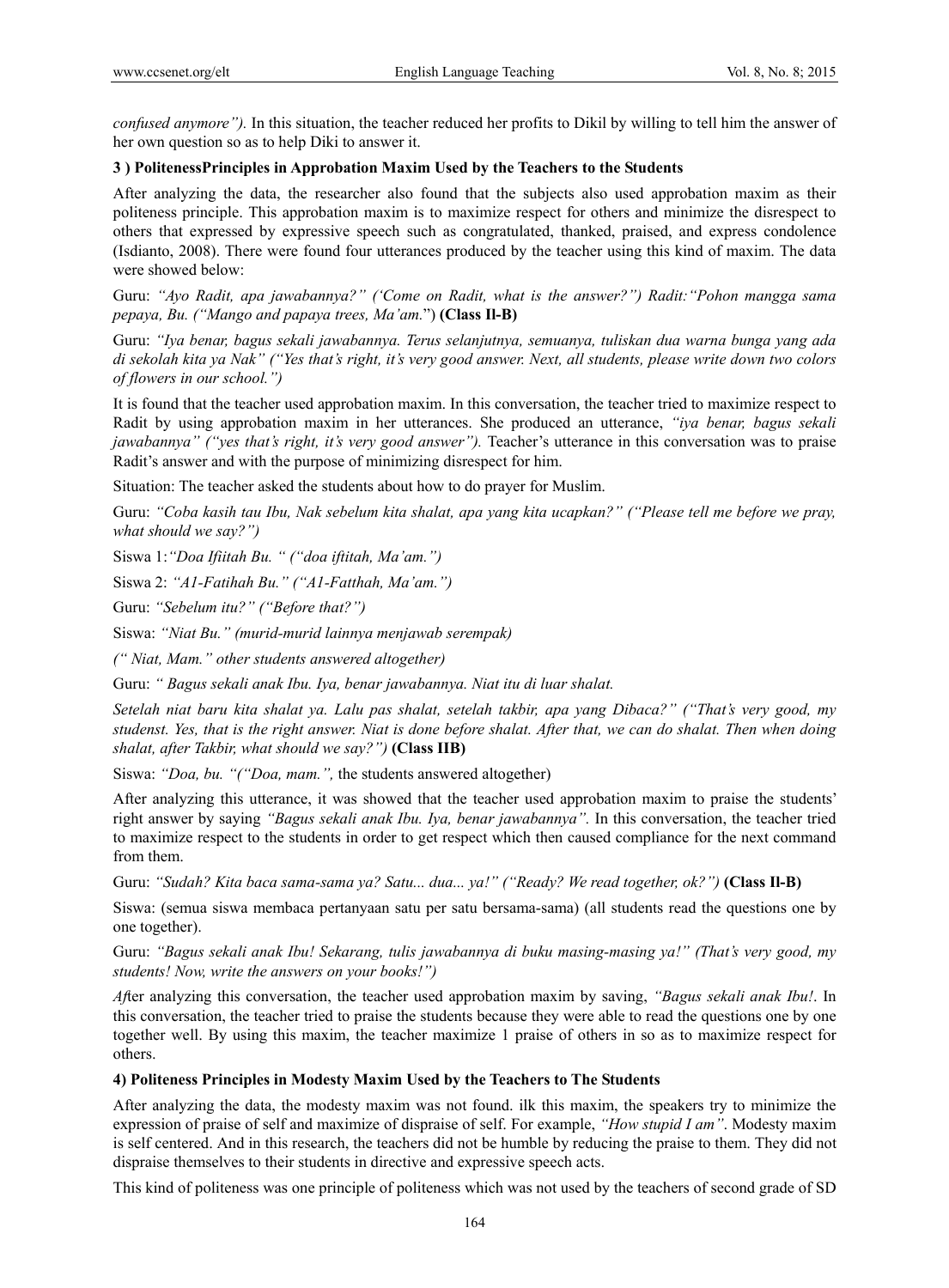Negeri 024184 Binjai. They did not use modesty maxim as their politeness principles when they communicated with the students in directive and expressive speech acts at school.

# **5) Politeness Principles in Agreement Maxim Used by the Teachers to the Students**

Agreement maxim was found by the researcher after analyzing the data. This kind of politeness used by the subjects, in this case the teacher used agreement maxim to her students. In this maxim, the speaker should be able to develop agreement in the speech acts. In inference, when the speakers are able to build agreement to the hearer, they will be polite each other. It was showed in the following data:

Guru: *"Sebelum kita lanjutkan pelajaran, marl kita bernyanyi dulu, setuju?" ("Before we continue our lesson, let's sing a song, do you agree?")(Class Il-A)* 

*Siswa: "Hore, nyanyi apa Bu?" ("Hurray, what song, Ma'am?")* 

*Guru: "Lagu Kebunku, setnua berdiri ikut Ibu yuk!" ("A song "Kebunku", Follow me , come on!")* 

Siswa: (Semua murid patuh dan ikut berdiri dan beryanyi bersama) (All students complied and sing together)

After analyzing this conversation, it was found that the teacher used agreement maxim. The utterance produced by the teacher who said *"Sebelum kita lanjutkan pelajaran, man kita bernyanyi dulu."* was agreement maxim. This occurred when the students keep noisy in the classroom. So, the teacher tried to get the student's attention and compliance by using agreement maxim because if there is a match between themselves or speaker and hearer in the speech acts, each ono of them will be said to be polite.

Situation: It was the time for sport lesson, but the teacher didn't come. So, Mrs. Maliana asked the students to learn another subject but the students didn't agree. So, the teacher made an agreement to invite the students to do some exercise in the school yard.

*Guru : "Mau sama Ibu kita keluar?" ("Do you want to go out of this class with me?")* 

*Siswa: "Iya, Bu. "("Yes, Mam.") (Class 11-B)* 

*Guru: "Ya sudah, ayo semua keluar sama Ibu ke lapangan. "("Well, let's go out all with me to the school yard.")* 

Siswa: (Murid-munid keluar kelas dengan gembira) (The students went out of the class happily)

In this conversation, it was found that the teacher used agreement maxim by saying, *"Ya sudah, ayo semua keluar sama Ibu ke lapangan." ("Well, let's go out with me to the school yard").* The teacher tried to invite the students to have the lesson out of the classroom. And the students agreed and followed the teacher happily. By looking at the respond, the teacher succeeded in using the politeness principles to get the students' attention and responses.

Situation: The teacher asked the students to finish their task at home as their homework and it should be collected the next day.

Siswa: *"Iya Bu, tapi jangan besok lah Bu." ("Allright Ma'am, but please don't collect it tomorrow, Ma' am.")* 

*Guru: "Oke sebentar! Ibu tambah dua soal lagi dan kalian boleh kumpul dua hari selanjutnya, oke?" ("Ok wait! I will add two more questions and you may collect the next two days, ok?")* 

*Siswa: "Oke Bu, Setuju Bu!" ("Ok Ma'am, deal Maa'am")* 

After analyzing this data, it was showed that the teacher used agreement maxim by saying, *"Oke sebentar! Ibu tambah dua soal lagi dan kalian boleh kuinpul dua hari selanjutnya, oke?"("Ok wait! I will add two more questions and you may collect the next two days, ok?").* This teacher's utterance was able to develop agreement on the speech acts and produced a match between the teacher and the students so as to be polite each other.

# **6) Politeness Strategies in Sympathy Maxim Used by the Teachers to the Students**

After analyzing the data, sympathy maxim was not found. In this maxim, the speakers are expected to maximize the sympathy each other. Antipathy toward one of the participants would be considered as impolite act. According to this maxim, people who behave antipathy towards others will be considered as the ones who do not know manners in society.

Based on the data found in this research, the teachers did not show antipathy to the students and also not to minimize it. In other words, the teachers did not try to minimize antipathy between self and the students and also did not try to maximize sympathy between self to the students. This kind of politeness was the second strategy of politeness which did not found by the teachers of class Il-A and lI-B at SD Negeri 024184 Binjai.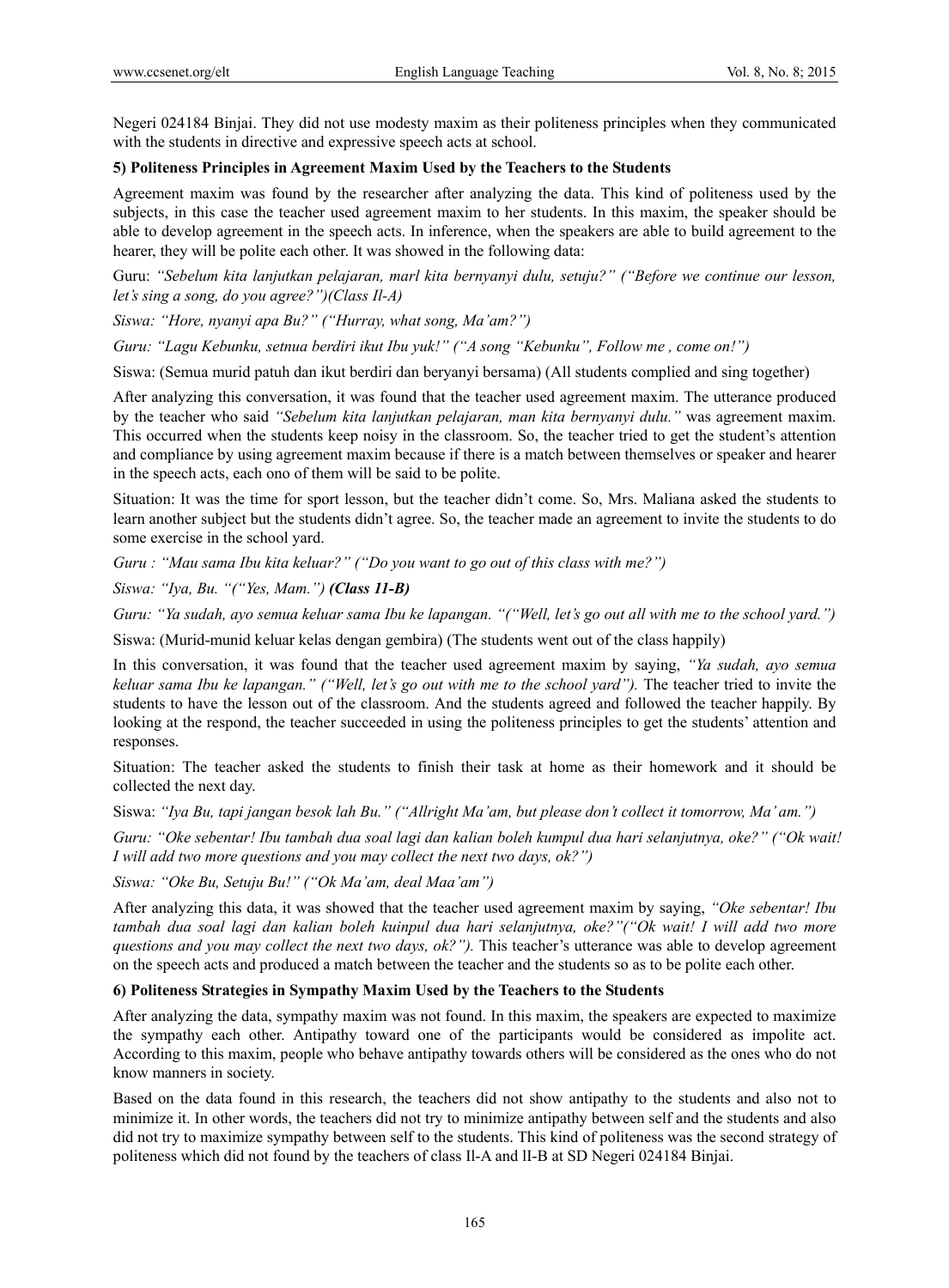## **Type of Politeness Principle Dominantly Used in Teachers' Utterances**

There are six maxims as the types of politeness strategies. They are tact maxim, generosity maxim, approbation maxim, modesty maxim, agreement maxim and sympathy maxim. In this study, the researcher analyzed the data aid found one kind of those politeness strategies was dominantly used in the teachers' utterances in directive and expressive speech acts. The researcher tried to show the dominant Politeness Principle by using percentage of each maxim. It was showed in the table as the following: Table 3. The Percentage of Politeness Principles' Occurrences in Teachers' Utterance of Class II-

| <b>Politeness Principles</b> | <b>The Occurrances</b> | The Percentage |
|------------------------------|------------------------|----------------|
| <b>Tact Maxim</b>            | 8                      | 54.14%         |
| Generosity Maxim             |                        | 21.42%         |
| <b>Approbation Maxim</b>     | 2                      | 14.28%         |
| Agreement Maxim              |                        | 7.14%          |
| <b>Total</b>                 | 14                     | $100\%$        |

Table 4. The percentage of Politeness Principles in teacher's utterances of Class II-B

The matrixes above showed that tact maxim was dominantly used in teachers' utterances in directive speech when communicating to their students. This was because the teachers were easier and felt more appropriate of using this type in directive speech as the researcher mostly focused.

# **Students' Compliance in Teachers' Utterances by Using Politeness Principles**

Compliance refers to a particular of response to a particular communication (Cialdini, 2003). After receiving a request or command, targets use their feelings as cues for effective responding. According to Zhang. (2009), the more polite someone's request, it will elicit positive emotions (e.g. happiness) then cause compliance and the more impolite someone's request, it will elicit negative emotions (e.g. anger, sad) the cause resistance. The data are as the following:

Situation: The teacher and the students go out from the classroom to study outside.

So, the teacher asked the students to make a line in the school yard.

Guru: *"Anak-anak Ibu yang ganteng dan yang cantik, buat barisannya yang lebih tinggi di belakangya, yang pendek di depan sini ayo." ("My handsome and beautiful students, please make a good line. For the higher students please go behind and the shorter ones come in front, come on.")* 

Siswa: Murid-murid mulai sibuk mengatur barisan dengan memperingati teman- teman lainnya. (The students are busy to set the line by warning each other).

*"Kau tinggi, belakang sana!" ("You're taller, go behind!") (a student said). Another student said, "Sanalah." ("go there.")* Sambil menarik lengan temannya ke belakang. (Pull his friend's arm behind).

The politeness was shown by the utterance produced by the teacher. She noticed her students to make a good line by saying *"Anak-anak ibu yang ganteng dan yang cantik, buat barisannya yang lebih tinggi di belakang ya, yang pendek di depan sini ayo".* This conversation also showed that 48% of the students in class lI-B complied with the teacher's instruction to make a good line with their own way by putting the taller students behind and the shorter students in front. These students asked other students to comply as well by saying: *"You're taller, go behind!".* These students showed positive emotions to the teacher and they do not show the same to other students who are resistant.

Guru: *"Sudah. sudah, tenang sernuanya. Bisa dengarkan Ibu Nak?" ("Keep silent all. Could you listen to me, please?")* 

Siswa: *"Bu, si Awi gangguin aja Bu." ("Ma'am, Awi keeps bothering me, Maam.")* 

The utterance, *"Bisa dengarkan ibu dulu nak?" ("Could you listen to me, please?")* is responded by one of the students by informing something happen to him. The teacher's utterance was responded by *"Bu, si Awi gangguin aja Bu."* This also showed compliance. The student tried to minimize the factor which made him was not able to comply with the teacher by saying *"Bu, si Awi gangguin aja Bu".*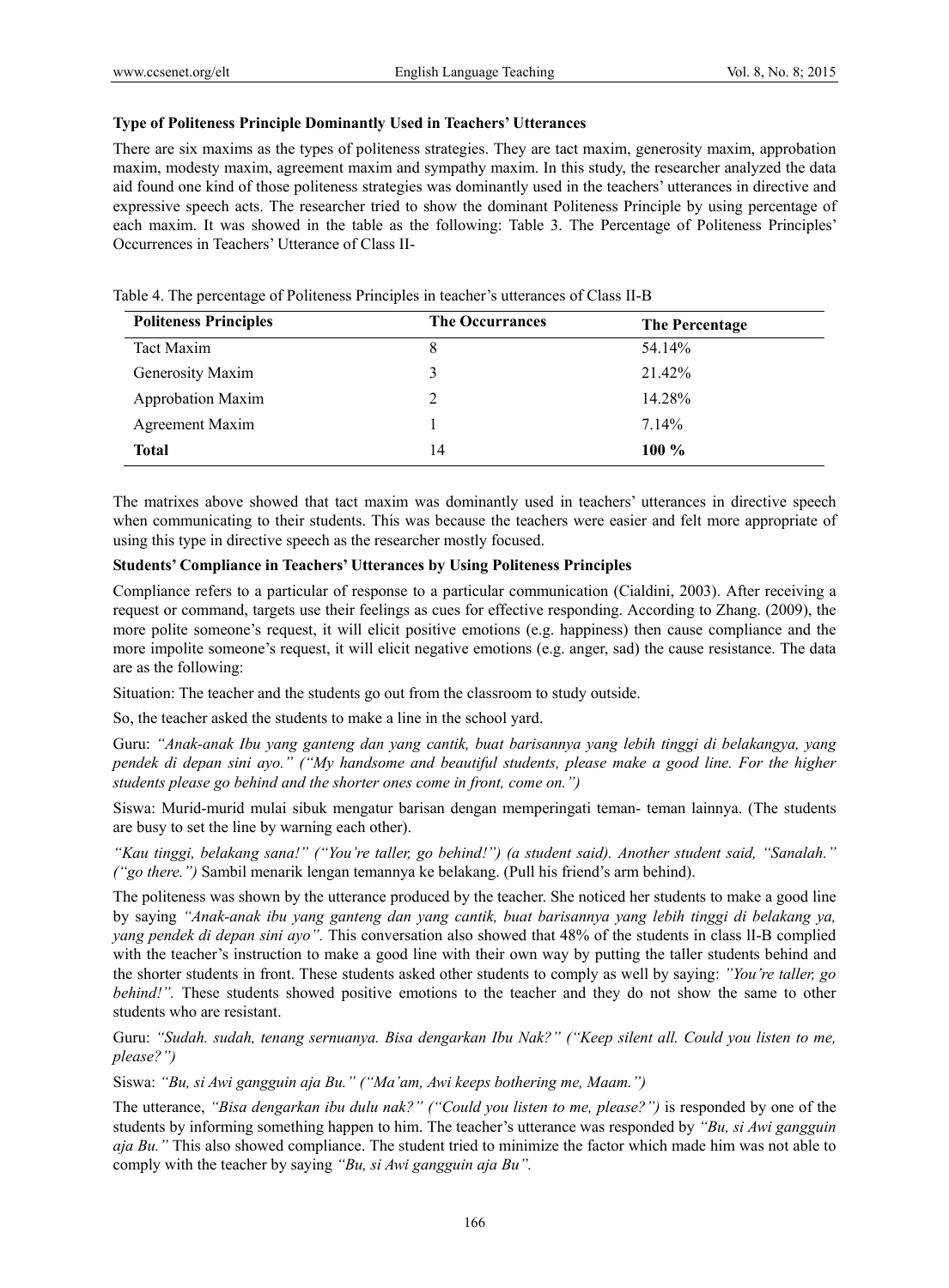Guru: *"Ya sudah, tulis ya Nak. Ibu tuliskan saja di papan tulis untuk kalian biar semua bisa lihat ya. Sekarang tolong tulis nomor satu "("Well, please write this, ok. I will write on the blackboard so that youl can see it. Now, please write number one "* 

Siswa: "Bu. dibuku apa, Bu?" ("Ma'am, in which book should I write,?") And another student asked, "Bu, ditulis, Bu? "("Ma'arn, should it be written, Ma'am?")

The teacher's utterance of giving a command to the students to write down the question on their books was responded by some students by asking questions. It showed that the students comply to the teacher's utterance by saying," Bu, dibuku apa bu?" and "Bu, ditulis bu?". These students' utterances expressed compliances that the students were willing to write as what the teacher has said.

# **4. Research Findings**

After analyzing the teachers' utterances in using politeness strategies to the students' compliance and based on the data analysis above, the research found some findings as the following:

1. Based on the data analysis which has been displayed that the teachers of class Il-A and 11-B at SD Negeri 024184 Binjai used four of politeness strategies in communicating with the students in directive and expressive speech acts. The Principles used were Tact Maxim, Generosity Maxim, Approbation Maxim and Agreement Maxim. The researcher found that the teachers used these four politeness strategies in directive speech acts such as requesting, commanding, questioning, instructing, warning. and suggesting. In this study, the researcher also found the teachers used expressive speech acts such as greeting and appreciating. In this study, the researcher did not fmd that the teacher used modesty maxim and sympathy maxim in their directive and expressive speech acts.

2. In the data of teachers' utterances in using types of politeness principles, it was found that the teachers of class lI-A and Il-B at SD Negeri 024184 Binjai were dominantly used tact maxim in communicating to the students in directive speech acts. All the teachers' utterances after selecting and reducing based on the types of politeness strategies were thirty utterances. The percentage of the maxims as the follows:

The tact maxim was 57, 14% with 8 utterances (Class TI-A)

The tact maxim was 75% with 12 utterances (Class Il-B)

The generosity maxim was 21,42% with 3 utterances; (Class Il-A)

The generosity maxim was not found in this class (Class lI-B)

The approbation maxim was 14.28% with 2 utterances; (Class Il-A)

The approbation maxim was 12.5% with 2 utterances (Class Il-B)

The agreement maxim was 7.14% with I utterance. (Class Il-A)

The agreement maxim was 12.5% with 1 utterance. (Class lI-B)

So, it is inferred that the dominant types of politeness that used by the teachers of grade of elementary school class Il-A and Il-B was the tact maxim with the highest percentage 66,7% (total 20 utterances).

3. Teacher's politeness principles didn't guarantee in achieving students' compliance of second grade of one Elementary School in Medan class IT-A and Il-B with the range of age seven to nine. This was because of their limitation of pragmatics competence. In this stage of age, children have limited extent the seriousness of understanding, a short of attention and concentration. Children in this stage also were already able to use and understand politeness principles in their interaction as their competence capacities have increased as they grow up. The students showed compliance and force to other students by;

a. Asking the students to do so

b. Reporting the incompliance students to the lecturer.

The other factor that also effects the students' compliance is their emotions. According to Zhang (2009), high politeness is likely to elicit positive emotions (e.g. happiness) and mediates to compliance and low politeness is likely to elicit negative emotions (eg. anger or sad) then causes resistance. So, when teachers communicated to the students by using politeness strategy, it caused positive emotions and then mediated the students to comply with the teachers' utterances. This pragmatics competence and emotions as the mediator made the students able to comply with and to use politeness and some students ignored the politeness and didn't comply with what the teachers said.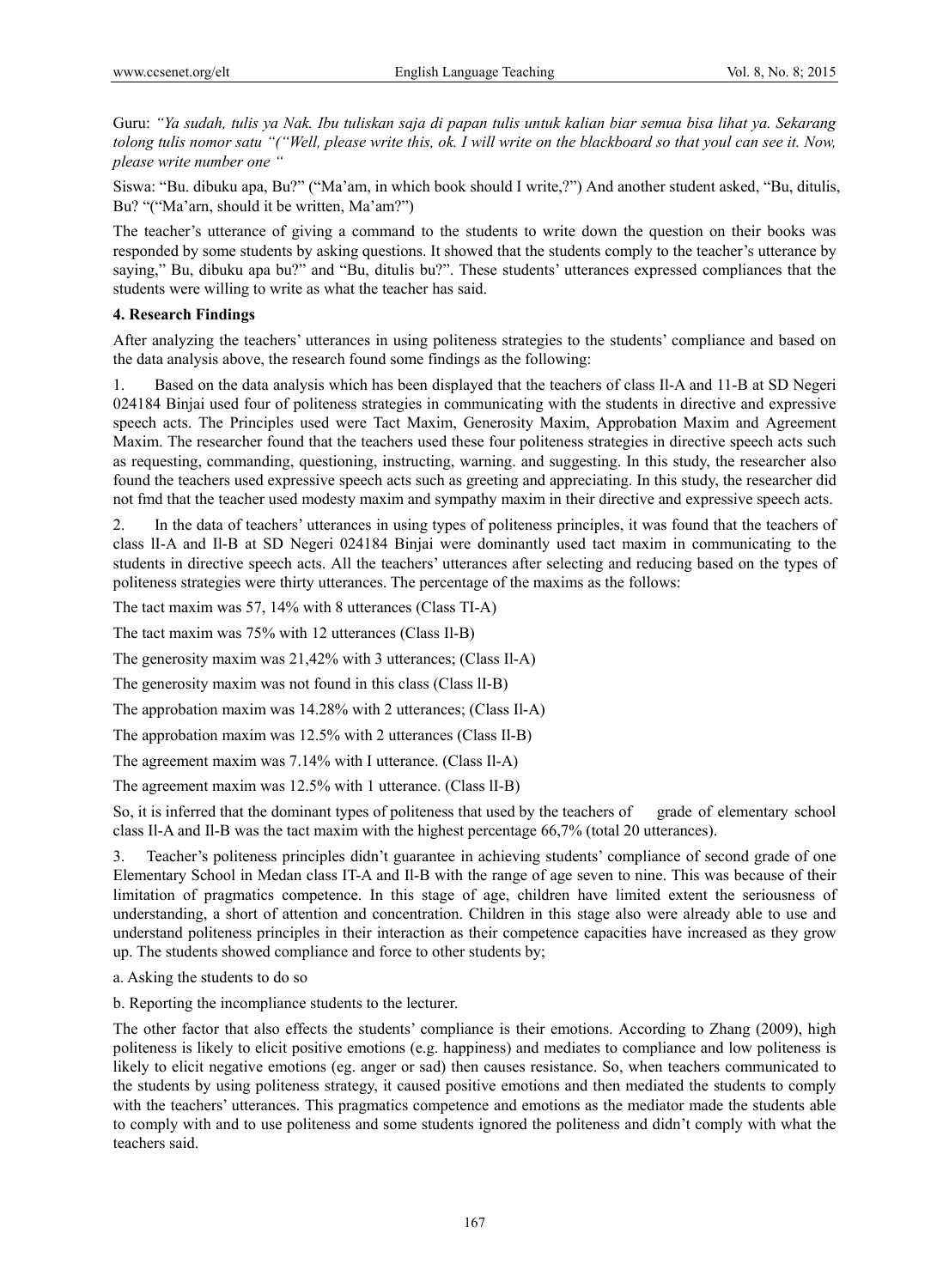## **5. Discussions**

After analyzing the data, there were some points that were considered as the important things to be discussed.

First education is started at home, education that given to the kids is not the same to all level of society. Parents build their kids' character indirectly, like it or not. The attitude of students subsequently not only build by teachers, but also depend on how parents educate their kids, and how the students compliance to the teacher in class is also part of character building The types of politeness principles were uttered by the teachers of second grade of Elementary School class Il-A and Il-B The types of politeness principles were uttered by the teachers of second grade of Elementary School class Il-A and Il-B at SD Negeri 024184 Binjai. Those types namely tact maxim, generosity maxim, approbation maxim, and agreement maxim. These types of politeness principles were uttered by the teachers to the students in their communication in directive speech acts and expressive speech acts. There are two other types of politeness principles that were not found in this study. They were modesty maxim and sympathy maxim. Based on the data, the teachers did not utter those two types of politeness principles. It is similar to Yadi (2012) in his paper that he also found four types of politeness strategies in his study, namely tact maxim, generosity maxim, approbation maxim and agreement maxim. These types of politeness have their own functions when they were uttered. In Yadi (2012), tact maxim was usually used in giving command in daily conversation at home. Agreement maxim was used to propose a deal or agreement. Generosity and approbation maxim were used in giving suggestion in daily conversation.

In line with the previous study) in. this research the researcher found that tact maxim was used when the teachers commanded, instructed, requested and questioned the students especially in directive speech acts. Agreement maxim was used to propose and suggest something to the students through making an agreement. The approbation and generosity maxim were used in praising and giving suggestions to the students.

In this study, the researcher found that the teachers used politeness principles namely tact maxim, generosity maxim, approbation maxim and agreement maxim. But in this study, tact maxim was dominantly used by the teachers in communicating with the students in class Il-A and II-B second grade of Elementary School at SD negeri 024184 Binjai. The tact maxim was uttered by the teacher of class Il-A with the total 12 utterances and also uttered by teacher of class II-B with the total 8 utterances. The generosity maxim was uttered by the teacher of class Il-A with the total 3 utterances and there was not found in the teacher's utterances of class lI-B. The approbation maxim was uttered by the teacher of class 11-A with the total 2 utterances and also uttered by the teacher of class IT-B with the total of 2 utterances. The agreement maxim was uttered by the teacher of class Il-A with the total I utterance and also uttered by the teacher of class 11-B with the total 2 utterances. And all the utterances that belong to politeness strategies, directive speech acts and expressive speech acts were with the total 30 utterances. The total has been shown that the teachers of class Il-A and Il-B were dominantly used tact maxim than the other maxims.

The teachers used politeness strategies in their utterances in order to get respect and compliance from their students at school. By using politeness, the students mostly comply with the teachers' utterances in directive speech acts and expressive speech acts. It is similar to Zhang (2009) in her paper suggest to use high politeness then caused compliance. She stated that giving request or utterance to the students with high politeness will evoke positive emotions then caused compliance and vice versa, giving request or utterance to the students with low politeness will evoke negative emotions and then caused resistance. Her study also indicates that positive emotions mediate the effects of teacher request politeness on student compliance intention. In other words, teachers' request politeness first elicits positive emotions from students, which ten affect their compliance intention. While, strong and impolite languages are found to evoke negative emotions (e.g., anger), whieh then cause resistance.

The result of the research, shows that the students did not comply with all the teachers' utterances although the teachers used politeness strategies in their utterances. This means that not only characters, positive emotions of the students that caused compliance, but also their competence weather the students understood the teachers' speech acts. After analyzing the data, it is found that their compliances were also affected by their pragmatic competence. The students are in second grade of elementary school with the range age of seven to nine years old. In this stage, children begin to think logically and adult like thinking but they cannot generalize their understanding. They know there are certain rules but they do not aware of them and they have very short attention and concentration. The children in this stage are already able to use and understand politeness principles in their interaction as their competence capacities have increased as they grown up. This limited pragmatic competence affected the students' compliance to the teachers' politeness utterances.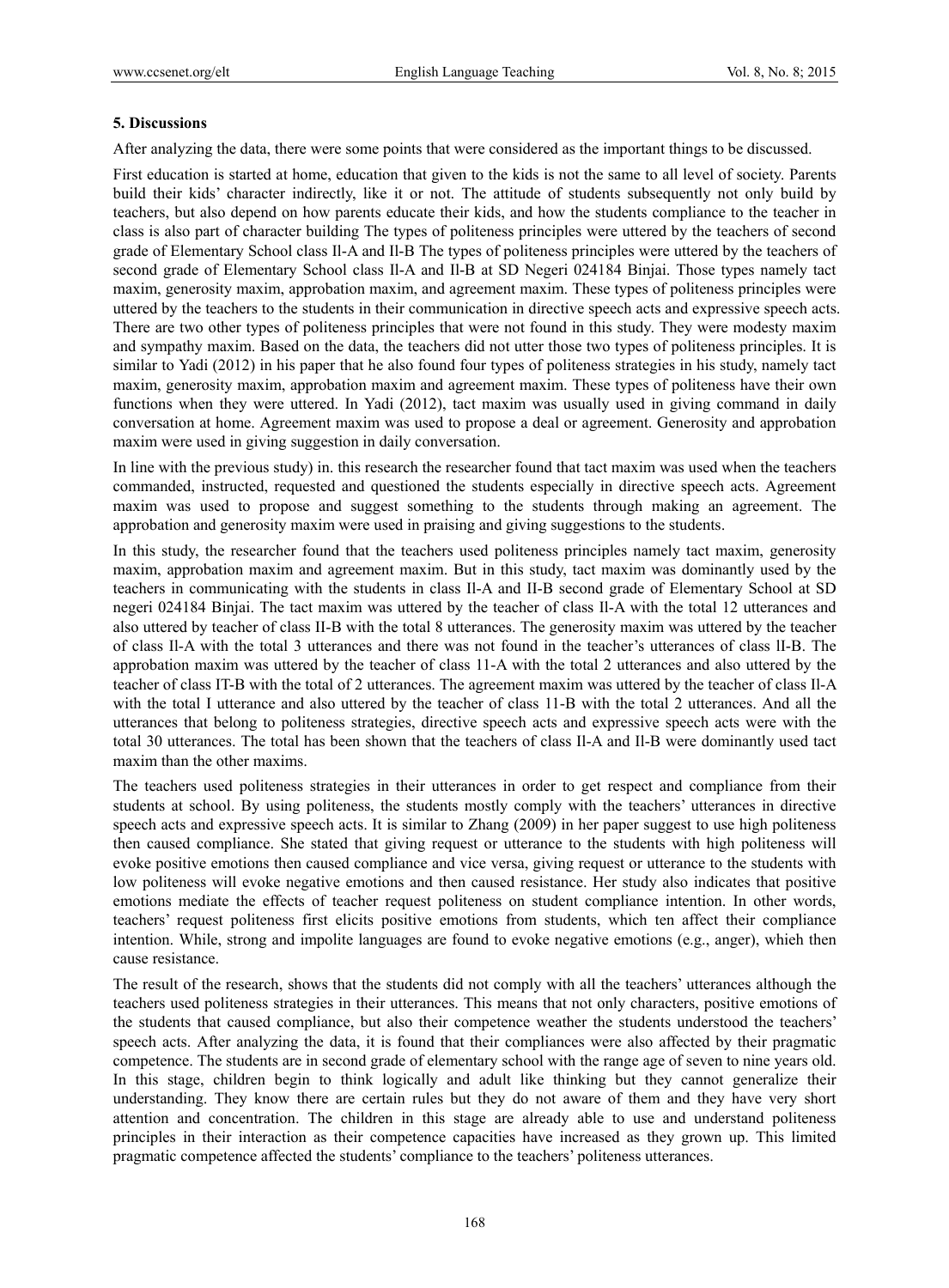## **6. Conclusions**

After analyzing the data, the conclusions were stated as follows:

1) The teachers of class II-A and II-B of one school in Binjai used four out of six types of politeness principles in directive and expressive speech act to communicate with the students at school. They were tact maxim, generosity maxim, approbation maxim and agreement maxim.

2) The dominant type of politeness principles used by the teachers of class II-A and II-B was tact maxim as the teachers were easier and felt more appropriate in using this type in directive speech acts as mostly focused on by the researcher.

3) The students of class II-A and II-B at SD Negeri 024184 Binjai didn't comply with all the teachers' utterances although they were already in polite way. They gave their compliances to some teachers' utterances or commands but in other way they ignored other teacher's utterances . This was because of the influence of positive emotions and also strongly affected by their lack of pragmatic competence.

#### **7. Suggestions**

Based on the conclusions above, this research has some suggestions to the readers especially teachers and parents who have important role in teaching children as follows:

1) Teacher should learn and know the students personally. Compliance can be gained by teachers by using maxims. So it is advice to teachers of English to teach based on their age psychological competence, and use politeness

2) There should be some specific enrichment for teacher of Primary, Secondary, and senior high school or even College for who wants to teach English.

3) The students are in second grade of elementary school with the range age of seven to nine years old. In this stage, children begin to think logically like adult. Parents still play an important role to build students characters, so it is suggested to parents to give love and education for good attitude.

#### **References**

Austin, J. L. (1962). *How to Do Things with Words*. Cambridge Mass: Harvard University Press.

- Bogdan, C. R., & Bikien, K. S. (1992). *Qualitative Research for Education. An Introduction to Theory and Methods.* United States of America: Allyn and Bacon.
- Burroughs, N. F. (2007). *A reinvestigation of the relationship of teacher Nonverbal immediacy and student compliance-resistance with learning. Communication Education.* http://dx.doi.org/10.1080/03634520701530896
- Cialdini, B. R., & Noah J. G. (2003). *Social influence: compliance and conformity.* Arizona State University: Arizona. http://dx.doi.org/10.1596/1813-9450-4965
- Gibson, E. K. (2009). *Would you like manners with that? A study of gender, polite questions and the fact food industry.* Giffith Working Papers.
- Glaser, K. (2009). *Acquiring Pragmatic Competence in a foreign language- mastering preferred speech acts.* Chemnitz University of Technology.
- Guerrero, L. K., & La Valley, A. G. (2006). *Conflict, emotion, and communication.* In J. G. Oetzel & S. Ting-Toomey (Eds.), *The Sage Handbook of Conflict Communication*. http://dx.doi.org/10.4135/9781412976176.n3
- Hunter, E., & Boster, F. J. (1987). *A model of compliance-gaining message selection.* Communication Monographs. http://dx.doi.org/10.1080/03637758709390216
- Jiang, X. (2010). *A case of study of teacher's politeness in EFL class*. Academy Publisher Manufactured: Findland.
- Jin, S. A. (2007). *Korean ESL learner 'pragmatics competence: motivation, amount of contact and length of residence.* Texas A & M University.
- Kulka, B. (1987). *Indirectness and politeness in request. same or different.* Journal of Pragmatics: North Holland.
- Lamria, M. E. (2012). *Kesantunan Verbal dan Nonverbal pada Tuturan Direktif dalam pembelajaran di SMP Taman Rama National Plus Jimbaran*. Universitas Pendidikan Ganesha.